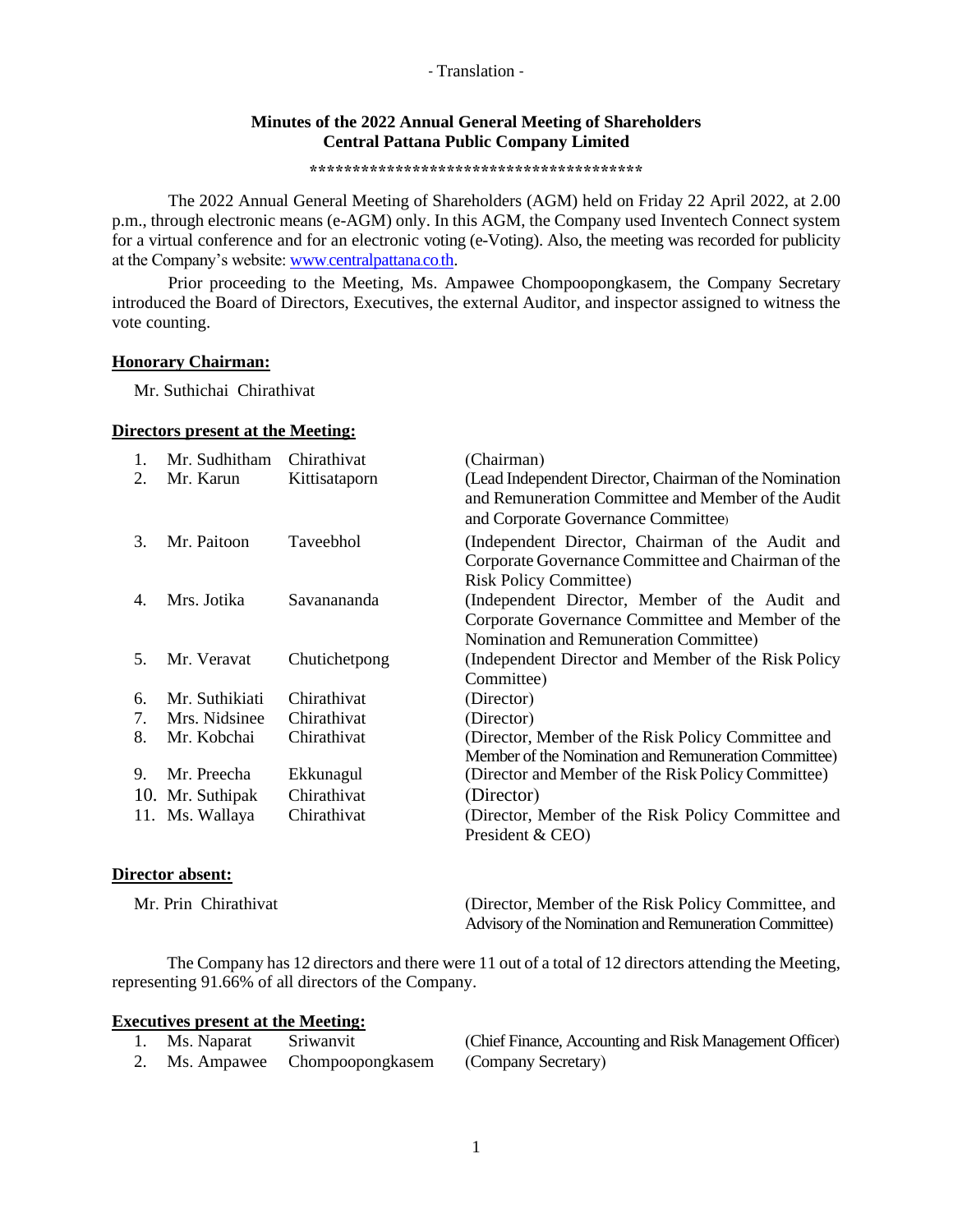**Auditors present at the Meeting:** KPMG Phoomchai Audit Limited

- 1. Ms.Vannaporn Jongperadechanon
- 2. Ms. Monvipa Pimngern

### **Inspector assigned to witness the vote counting:** KPMG Phoomchai Audit Limited

Ms. Sujitra Khawborisut

The Company Secretary informed the Meeting that there were 38 shareholders attending the meeting in person, representing 179,769,018 shares and 1,782 proxies attending, representing 3,279,172,515 shares. In total, representing were 3,458,941,533 shares or 77.37% of the total 4,470,846,700 shares, not less than one-third of the total number of shares sold, the quorum was, then, constituted as specified in the Article 36 of the Company's Articles of Association. The Company Secretary then invited Mr. Sudhitham Chirathivat, Chairman of the Board (the "Chairman"), to declare the Meeting open. The Company still open for shareholders to register and attend the Meeting and cast their votes on agenda items which are not yet voted.

The Chairman addressed the shareholders about the current COVID-19 pandemic, due to the ongoing situation of COVID-19 in Thailand, the Company is aware of health and safety of all related relevant involving in the arrangement of the Annual General Meeting of Shareholders. The Board of Directors has decided to hold the 2022 Annual General Meeting of Shareholders (the "Meeting") through electronic means (e-AGM) in compliance with laws and regulation on electronic meetings. The Chairman then declared the meeting duly convened and assigned Ms. Ampawee Chompoopongkasem, the Company Secretary, to elaborate on meeting details.

Ms. Ampawee Chompoopongkasem reported that this AGM contained 8 agenda items. The shareholders had an opportunity to propose other agenda items from 27 September 2021 to 15 January 2022, but no item had been proposed. The Company had distributed the meeting notice via its website on 21 March 2022, over 30 days ahead of the meeting date, and was distributed to shareholders no less than 21 days ahead. This provided shareholders with enough time to examine the information and given the shareholders an opportunity to ask questions about the agenda items; no such questions arose, however. Then the Company Secretary informed the meeting accompanying the PowerPoint presentation about detailed rights and procedures for ballot casting as follows:

In this meeting, the Company had commissioned Inventech Systems (Thailand) Co., Ltd., to manage the electronics meeting, deploying the Inventech Connect system for meeting participation and for e-voting. Such systems boasted standards in agreement with the terms and procedures stated under the Electronics Meetings Act of 2020 and the Ministry of Digital Economy and Society announcement of 2020 on the standards for electronics meeting security. In addition, the Company was holding this meeting in compliance with applicable laws, regulations, announcements, requirements, and criteria. During the meeting, participants can watch live telecast while retrieving meeting documents and vote tallies on individual agenda items at all times to the end of the meeting. Should any participant face applicationrelated problems, they may call the call center of the system warden at all times to the end of the meeting.

### **Rights and procedures for ballot casting**

# Rights for ballot casting

1. Each shareholder's votes equal the shares held. One share equals one vote.

2. Shareholders can cast all their votes to express anyone of these: "Approve", "Disapprove", or "Abstain". The only exception is for foreign shareholders who have appointed custodians in Thailand: these shareholders can split their votes as long as their total votes do not exceed their portfolios. If such custodians/proxies do not cast all their ballots, the unused ballots are regarded as "Abstain".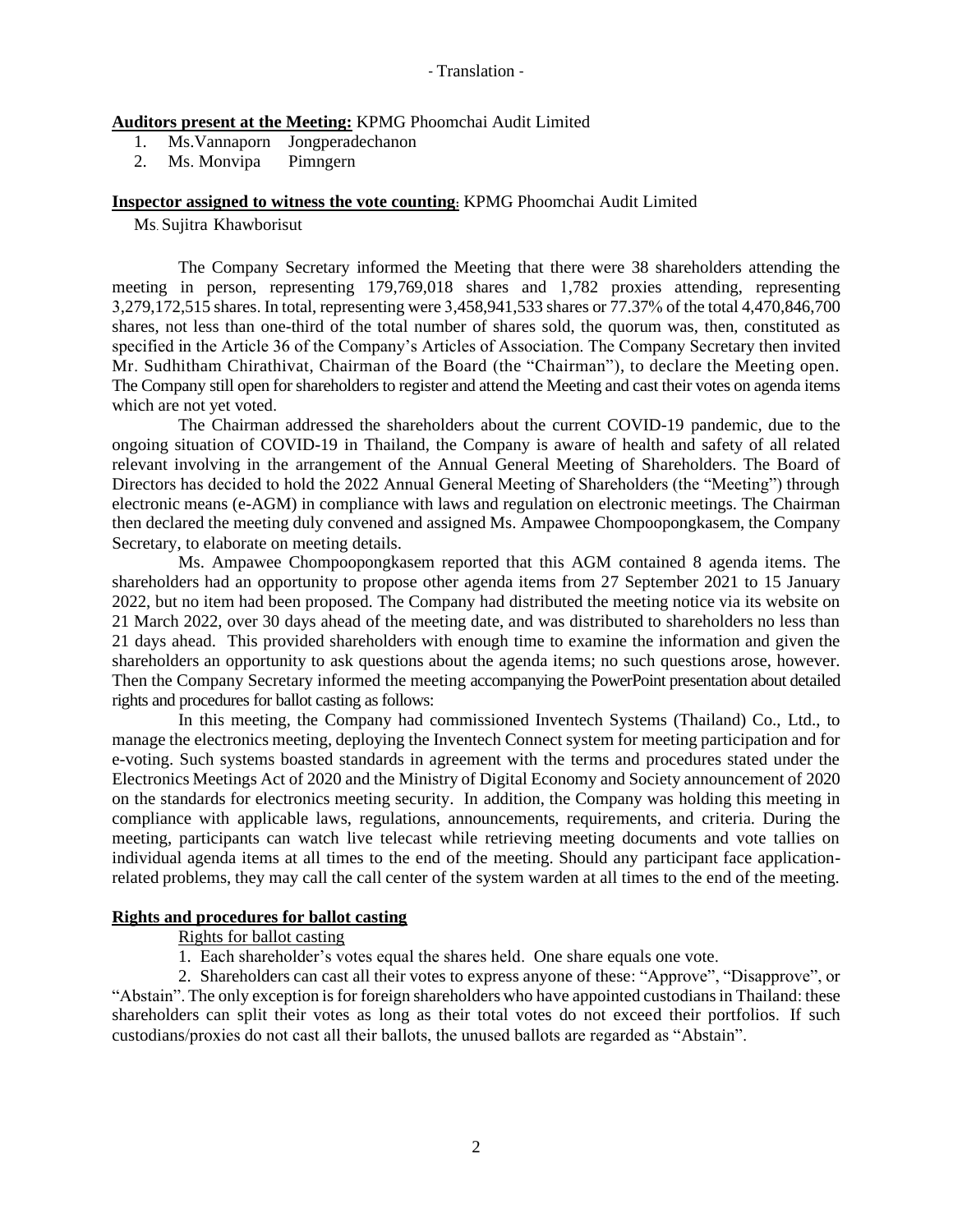## Voting procedures

Shareholders can vote on all agenda items at this meeting that remain open for voting under the e-voting system. The available buttons consisted of "Agree", "Disagree", "Abstain", and "revoke the latest vote".

For those proxies of shareholders who had stated their views on individual agenda items at the registration stage, the system will tally the proxy votes accordingly; the proxies did not need to vote.

For shareholders or proxies that had registered but not yet voted and could not attend the meeting to the conclusion, the Company requested that they vote in advance on the remaining agenda items before pushing the exit-meeting button.

On any agenda items, should shareholders or proxies push the exit-meeting button before the close of voting, their shares would not be represented in attendee tallies and their votes would not be counted. Nevertheless, pushing the exit-meeting button would not deprive them of their rights to return to the meeting and vote on agenda items still open for voting.

# Vote-tallying procedures

The Company would tally the votes by shareholders or proxies electronically, deducting from the total votes of attending eligible shareholders the "Disagree" and "Abstain" votes to obtain the "Agree" votes.

Should shareholders or proxies push the "revoke the latest vote" button or fail to push any voting button until the end of voting on specific agenda items, they would be treated as voting "Agree" on such items.

Any vote cast in any of the following manners shall be considered invalid; a vote that was affixed with more than one mark; a vote that have a corrections or deleted opinion without shareholders' or proxies' countersignatures; except for a vote by custodians/proxies of foreign investors, who can exercise split votes.

## Sharing of views or queries Instruction

Shareholders who need to express their views or raise queries should submit such queries using the Q&A menu provided in the second tab menu on the Conference system, they should give their names and last names for the benefit of minutes-taking.

To keep the AGM efficient, in expressing views or raising queries, shareholders should keep them concise and to the point. Should they wish to express views or raise queries about other matters, they should wait until the last agenda item.

For this AGM, the Company shall publish the Minutes of the Meeting along with the vote counts for each agenda item at [www.centralpattana.co.th](http://www.centralpattana.co.th/) within 14 days from the date of the Meeting, which for this year is the 6 May 2022.

The Chairman then welcomed shareholders' queries for more details and other views. In the absence of such queries and views, he then conducted the Meeting according to the following agenda as presented in the Invitation to the Meeting:

## **Agenda Item 1: To Acknowledge the Company's Performance Outcomes of 2021.**

The Chairman invited Ms. Wallaya Chirathivat, President & CEO, to report the performance outcomes of the Company for the year 2021 to the Meeting. Details were summarized as follows:

## **Section 1: 2021 Performance**

In 2021, it was another challenging year as the COVID-19 epidemic became more severe when compared to the year 2020, resulting in a business adjustment to the pandemic situation and rapidly changing consumer behaviors. Despite having faced many obstacles, the Company continued moving forward with many dimensions of business plans to maintain its stability for all stakeholders, while driving investment plans towards future business growth. The success in 2021 could be summarized into 4 main topics as follows: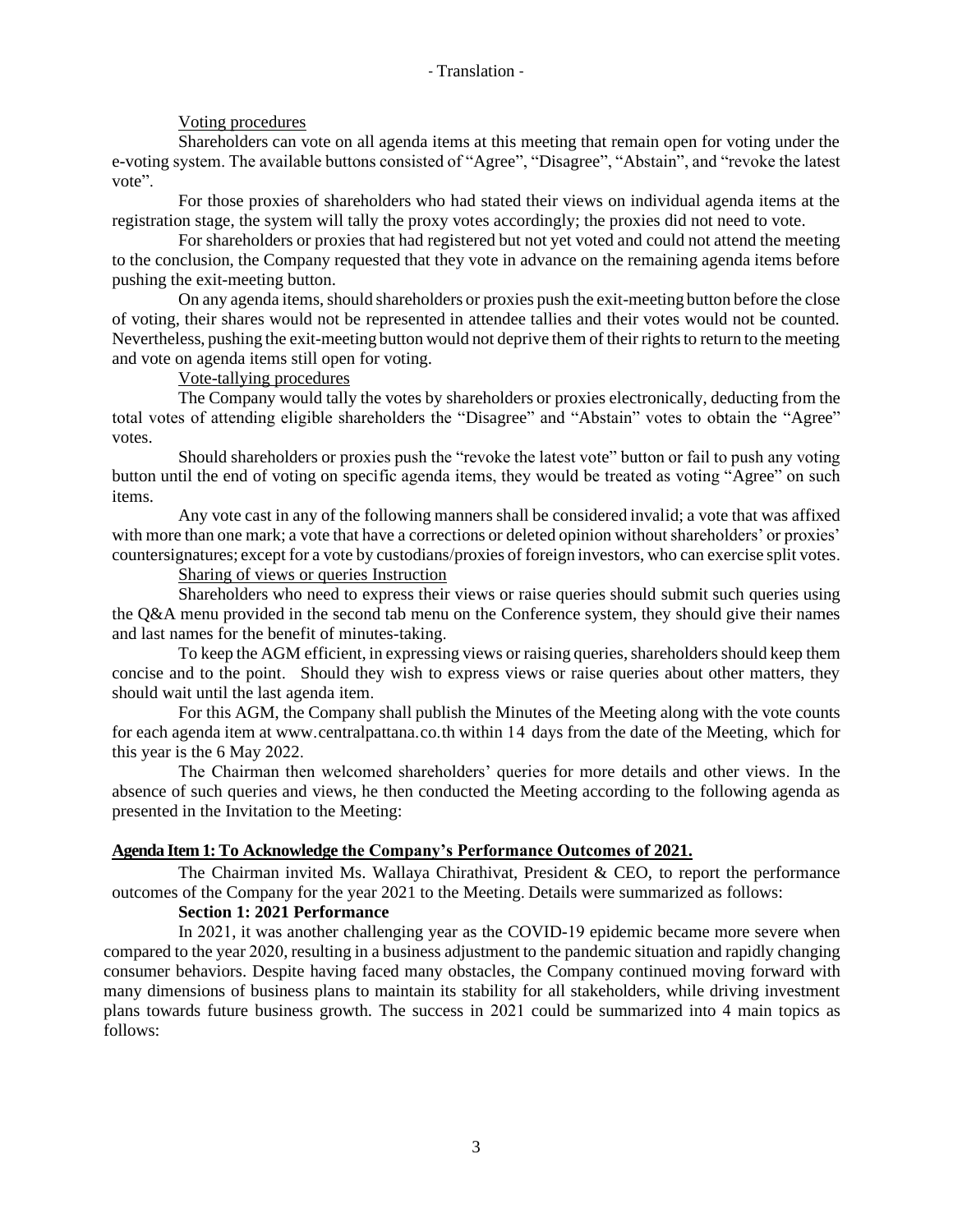### **Success 1: Caring for all groups of people affected by COVID-19**

The Company has adhered to the principles of giving importance and helping all stakeholders, including customers, business partners, tenants, employees, shareholders, communities, and the nation, by initiating new things to support all parties in moving forward together very well, such as upgrading the standard of "Central, Clean, Confident, SAFE PLUS +" which the Company has been a continuous leader, while launching services on new platforms to facilitate customers. In addition, the Company always helped entrepreneurs with rental discounts, free space for farmers and local activities in the shopping center, and connections between customers and stores through offline and online channels, etc.

## **Success 2: Launching the new Mixed-Use project**

The Company could proceed with the opening of new projects as planned. In 2021, there were the opening of 2 new shopping centers, namely Central Sriracha Project in October 2021 and Central Ayutthaya Project in November 2 021 , both of which have been well accomplished. Additionally, the Company also launched its new residential projects, such as Nirati Don Mueang, ESCENT AVENUE Rayong, etc.

### **Success 3: Investment and Acquisition for Long-Term Growth**

This was another success of the Company in the acquisition of Siam Future Development Public Company Limited or SF, which would enhance its long-term growth through many high-potential projects, such as Community Malls and large-scale shopping centers of Super Regional Mall, including Mega Bangna project, in line with joint investments in various high-potential mixed-use projects, e.g. Dusit Central Park and so on under the feasibility study towards a strong and sustainable long-term growth.

## **Success 4: Model of Organizational Sustainability**

The Company is proud to be a leading global organization that adheres to sustainable business principles. It also plays an important role in the economic improvement and the well-being of people during the COVID-19 epidemic situation by collaborating with the government and private sectors to organize some areas in shopping centers as vaccination sites in 23 locations nationwide. Moreover, the Company has organized activities to promote spending and consumption in shopping centers throughout the year for income generating and employment promotion in the community.

Despite the more severe impact of the COVID-19 on its performance in 2021, the Company could still manage and adjust its strategies by maintaining strict financial discipline, having a strong capital structure, analyzing and preparing business plans under various situations. In 2021, the Company had total revenue of 28,977 million baht and a net profit of 7,148 million baht, a decrease of 10% and 25% from the previous year, respectively.

At the end of 2021, the Company's business structure consisted of 4 main business groups as follows:

• **Shopping center business and Community Mall –** They were main business groups of the Company, which accounted for more than 81% of total revenue, including more than 55 shopping complex projects of various types, with a net leased area of more than 2.2 million square meters, namely:

- A total of 36 shopping centers under the Company's management In 2021, there were 2 new shopping centers in Sriracha and Ayutthaya.
- 18 community mall projects, which were business groups from the Company's acquisition of SF
- 1 large shopping center under a joint venture, namely the Mega Bangna project, which was an investment from the acquisition of SF.

• **Office building business –** It was a business with high potential growth in line with the shopping center business under the mixed-use project development, currently accounting for about 5% of total revenue, derived from 10 office buildings under management, with a net leased area of over 340,000 square meters, including the management portion of Grand Canal Land Public Company Limited ("GLAND") in which the Company became a major shareholder.

• **Real estate for sale (Residential Project)** – It accounted for 8% of total revenue and became another business with a great potential for growth. At present, the Company has a total of 22 residential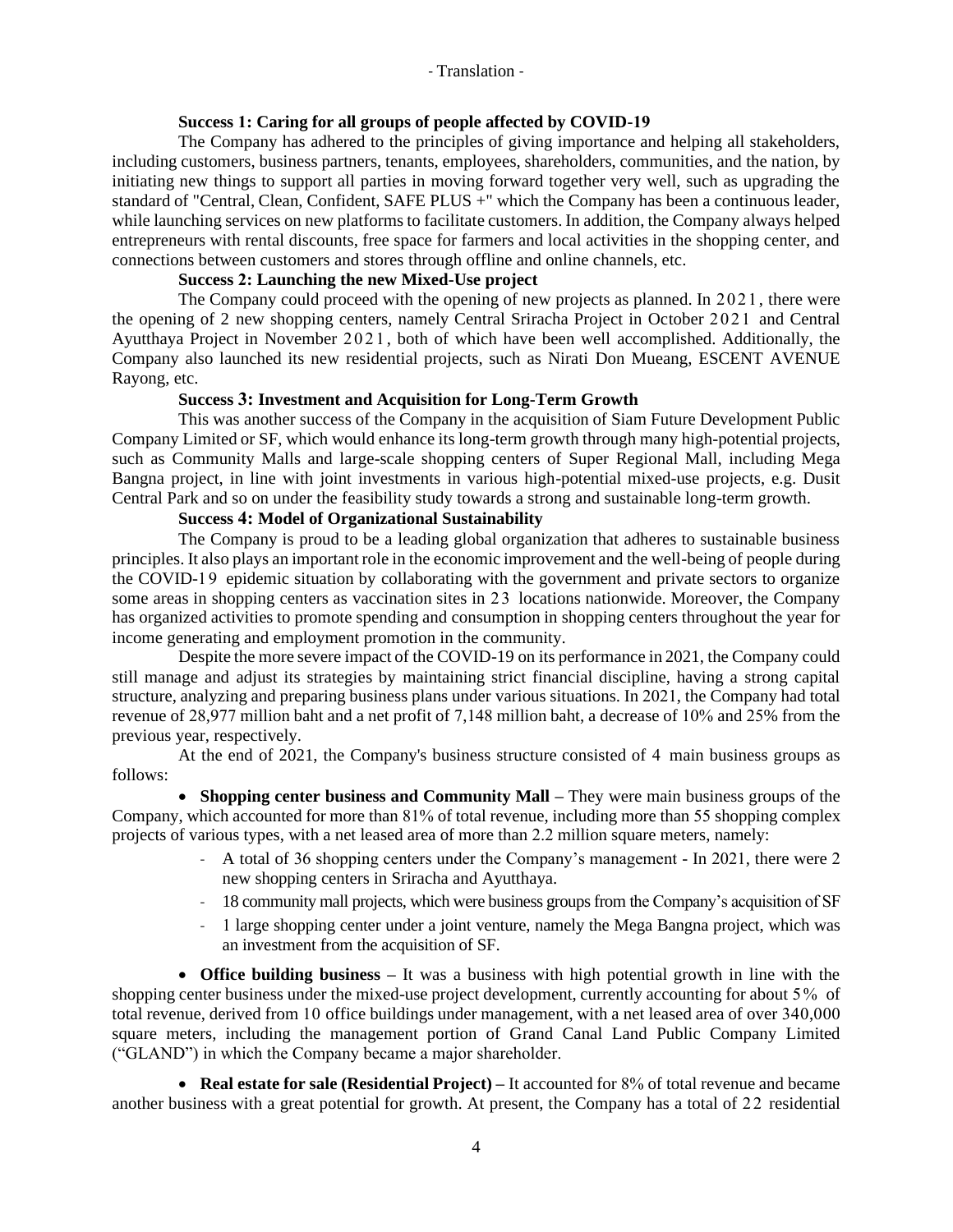projects, consisting of 15 condominium projects (7 sold and transferred) and 7 low-rise projects. In 2021, there were 4 new projects being launched, comprising 2 condominium projects and 2 low-rise projects. The Company has also planned to develop additional new projects in the future.

• **Other businesses** – For example, hotels accounted for 6% of the revenue. It consisted of 2 hotels, namely Hilton Pattaya Hotel and Centara Hotel & Convention Center Udon Thani. Also, the Company managed assets of CPN Retail Growth Leasehold REIT ("CPNREIT") and CPN Commercial Growth Leasehold Property Fund ("CPNCG").

Another context is an excellence in sustainable development, in which the Company implements a strategy to drive sustainability with the mission to be the Center of Communities, in collaboration with all stakeholders, such as customers, shops, traders, entrepreneurs, employees, and investors/shareholders towards growth with the Company in accordance with economic, community, social, and environmental sustainability. The sustainability achievements in 2021 were as follows:

• **Appointed as a member of the Dow Jones Sustainability Indices (DJSI) 2021** in the DJSI World group for the consecutive 4 years and the DJSI Emerging Markets group for the consecutive 8 years. The Company is the first and only Thai real estate developer to be appointed as a member.

• **Accredited for the Global Real Estate Sustainability Benchmark or GRESB –** It is a sustainability indicator in the real estate industry with international recognition. The Company was assessed at the Green Star level in the category of Management and Development, with a Score of A from the quality of sustainability information disclosure.

• **Recognized as a leading sustainability company in Thailand –** The Company received the SET Awards 2021 for Sustainability Excellence and one of the SET Thailand Sustainability Investment for the consecutive 7 years.

• The Company was assessed on the corporate governance of listed companies by the Thai Institute of Directors Association (IOD) at the level of "Excellent" for the consecutive 13 years.

• In addition, the Company which has been certified as the Thai Private Sector Collective Action Coalition Against Corruption (CAC) since 2015, adheres to the anti-corruption of all forms in business, with continuous communication to employees, business partners, customers, and related parties regarding policies and guidelines.

## **Section 2: Individual Business Performance**

After the easing of the COVID-19 pandemic situation and the gradual return to normal lives of people, the Company continues its business direction plans in 2022 to invest in the development of new mixed-use projects. The plans for new project development have been recently announced as follows:

• **Central Chanthaburi Project:** It would be opened for service on May 26, 2022. It is the largest mixed-use project in the eastern region, consisting of a semi-outdoor shopping center, convention hall, condominium, and hotel located in the best potential area in the heart of the city, to support the continuing growth from the economic zone of the Eastern Economic Corridor Development Project or the EEC in the future.

• **Central Westville Project:** It is in the Ratchapruek area on 40 rai of land, with a total area of over 93,000 square meters. It is planned to open in the  $4<sup>th</sup>$  quarter of 2023 towards the up-level of the west coast of Bangkok into an Upper-Class Lifestyle area.

• **Dusit Central Park Project:** It is a mixed-use project located in the best central business district in Bangkok (Super-core CBD) on the land area of over 23 rai at the corner of Silom and Rama IV roads, in connection to the BTS and MRT, comprising Central Park Shopping Center, Central Office Building, Park Offices, Dusit Thani Bangkok, and residential projects under the names "Dusit Residences" and "Dusit Parkside".

There are also many other projects under the feasibility study and finalization of development plans. The shareholders would be informed after the study and plans of those projects are completed.

In addition to the development plans for new mixed-use projects, the Company has continued to improve its existing projects to expand business growth opportunities in other projects with high potential and increase long-term competitiveness. The improvement projects are as follows: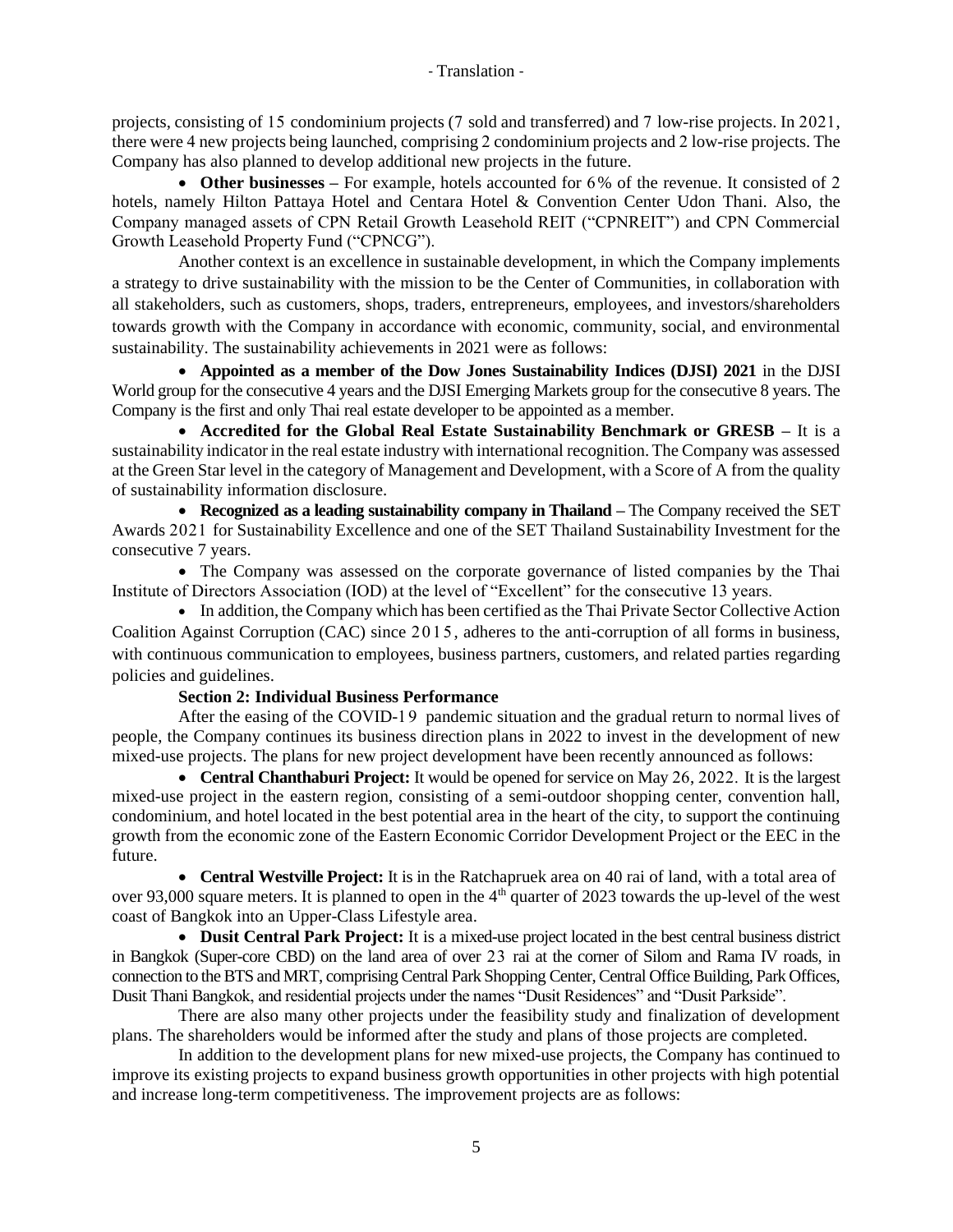• **Central World Project:** It is to reinforce its status as a world-class landmark to support Global Phenomena. The opening of a new zone or "Zone I" would be ready soon with many local & international lifestyle brands. Whereas, a "Hug Thai" Zone, decorated in contemporary Thai style with products and famous Thai foods, is currently opened for service on the 1<sup>st</sup> floor of the shopping center, etc.

• **Central Rama 2 Project:** It is transformed into The Regional Mall of South Bangkok, to target new lifestyle customers. It is expected that the traffic will increase by 25% compared to the period before the renovation.

• **Central Village Project:** It is Thailand's first luxury outlet. The Phase 2 was launched in last January. There are more flagship outlet stores, resulting in an increase in traffic of about 15%.

The Company would continue to build a strong sustainable ecosystem, with the role of being a 'Place Maker', a space developer of the future, while taking care of 'People', raising the quality of life for people and communities nationwide. Whereas the 'Planet' is aimed to become a Net Zero organization by 2050 with 3 main strategies as follows:

1. **SYNERGY for new solutions** It would join forces to build a platform to upgrade lifestyles and businesses with a full range of shopping centers, residences, office buildings, and hotels, by allowing "Shopping Centers" to be the core business or Retail-Led Mixed-Use Development, where all elements will support each other seamlessly. There is also a plan to set up a team of Partner Champions for business consultation. The team is also ready to help partners with comprehensive End-to-End Solutions for sustainable business growth with the Company. Another important part is to cooperate with the community in promoting and reflecting community identities, as well as helping generate and distribute income towards the continuous upgrading of SMEs and the tourism industry.

2. **PIONEER for better lives** It is to create a new standard of space for good living in the future by focusing on 2 areas, namely Green & Energy and Health & Wellness, to enhance the lifestyle and meet the needs of all groups of people towards their truthfulness of life.

3. **OPPORTUNITIES with Purpose** It is to drive the society and the business towards an organization of creating 'opportunities', developing people, building cities, upgrading countries, and raising real estate and retail businesses in Thailand towards the world-class level.

The Chairman then welcomed shareholders' queries for more details and other views. There were queries as follows:

• Mr. Nuttapat Nimsritrakul, a proxy from Cable TV (Chonburi) Co., Ltd., asked whether the trend of revenue and profits of the Company will be better.

Ms. Naparat Sriwanvit clarified that the trend of revenue and profits of the Company are expected to improve following the overall economic recovery. However, such forecasts must also depend on the COVID-19 pandemic situation and other future economic conditions. This is another challenge for the Company.

In the absence of such queries and views, the Chairman asked the Meeting to acknowledge the Company's 2021 performance outcomes.

The Meeting acknowledged the Company's 2021 performance outcomes as reported (This agenda item was not required to be voted.)

## **Agenda Item 2: To Consider and Approve the Audited Financial Statements for the Year Ended 31 December 2021.**

The Chairman assigned Ms. Naparat Sriwanvit to report essences of the audited financial statements for the year ended 31 December 2021, for which the external auditor expressed its unconditional views as detailed in the Financial Report, previously sent to all shareholders, for the meeting's approval as follows:

**Summary of key events affecting the 2021 financial statements**

In 2021, there were several events affecting the operating results, including new financial reporting standards, with details in Form 56-1 One Report under the topic of "Management Analysis and Explanation".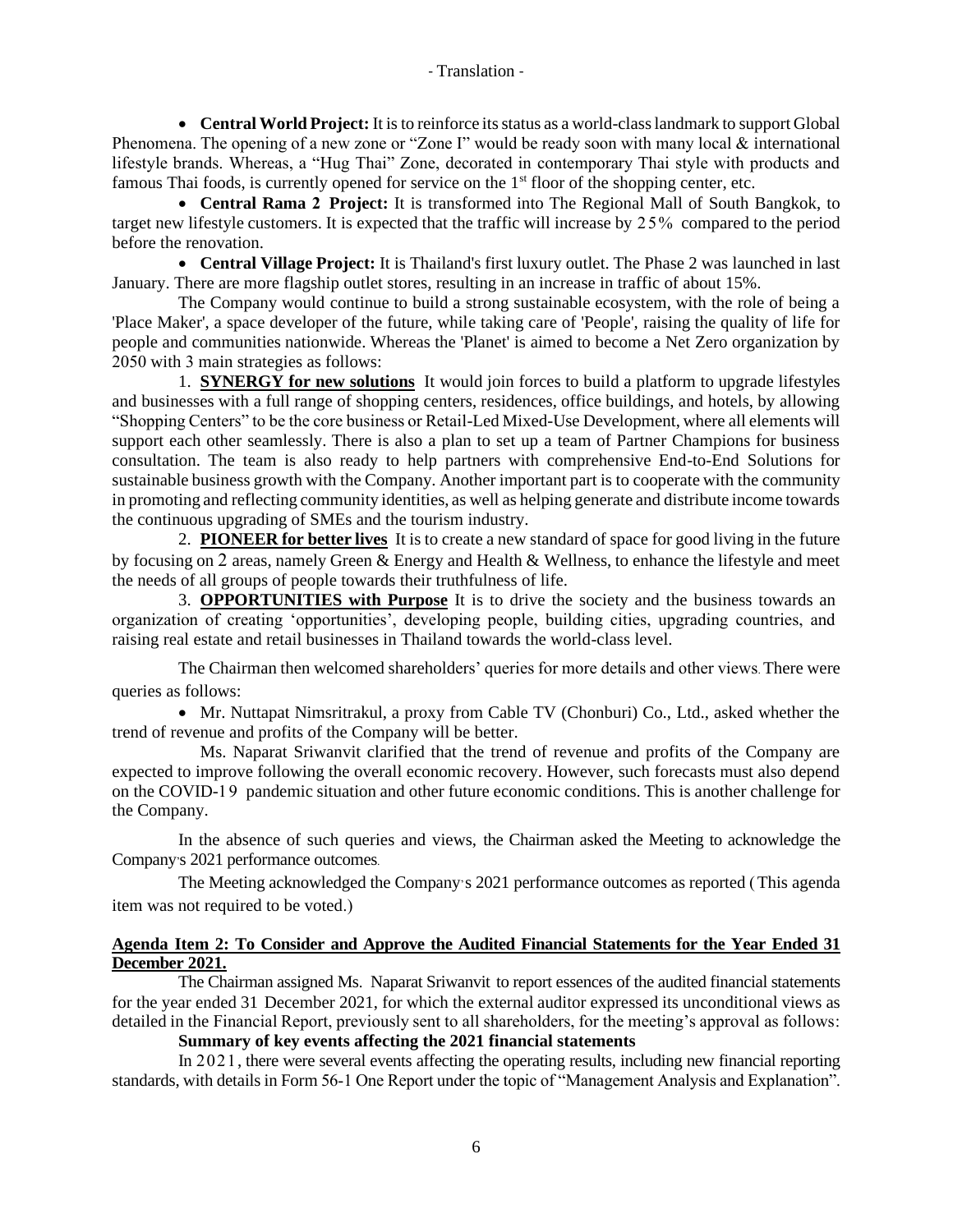The principal impacts of various events on the financial statements for the year 2021 could be summarized as follows:

• **Impact of the COVID-19 situation** - The Company clarified on guidelines for taking care of all stakeholders affected by the COVID-19 situation, one of which was to help the shops and tenants in the projects with rental discounts and negotiation on payment terms. As a result, the statement of comprehensive income as well as rental and service income were declined. Whereas, the Company's financial statement was not significantly affected by the situation. However, there was a greater impact of the COVID-19 pandemic in 2021 when compared to 2020. The impact of the COVID-19 was started in March 2020 and lasted for about 10 months before being continued in 2021 with a long-term impact throughout the year.

• **Important non-recurring items** - Only one item could be summarized for an impact on the financial statement of 2021, namely the transfer of the leasehold rights of the Central Marina Project and the Central Lampang Project to CPNREIT according to the remaining land lease agreements in both projects. As a result, the accounting profit was reported in other incomes of approximately 3,000 million baht.

• **Other non-recurring items with impact from Thai Financial Reporting Standard No. 1 6 related to recording rental discounts and investment income -** The Company completed the details in Form 56-1 One Report.

• **Acquisition of Siam Future Development Public Company Limited ("SF") -** The Company has acquired shares in a controlling proportion since September 2021 (more than 51% of the total shares, holding more than 96% at the end of 2021). The operating results of SF have been mainly included in the consolidated financial statements of the Company ever since as follows:

**- Total assets increased** by 41,769 million baht from investments in joint ventures and properties, with **total liabilities** increased by 36,817 million baht from existing liabilities of SF, including an increase of borrowings by the Company as a source of funds for acquisitions.

**- Slightly increased income and expenses** from the performance of the SF-managed community mall business and the increased share of profit from the joint venture, as well as the performance of the Mega Bangna project that SF has jointly invested in, with a consolidation since September. The proportion would be according to the acquisition of shares in each period from September – December 2021. In 2021, the Company would have such equity in approximately 4 months.

# **Statements of Financial position**

• **Total assets** equal to 263,421 million baht, an increase of 41,769 million baht, or 19% as a result of:

1) Current assets were 23,515 million baht, a decrease of 250 million baht, or 1%. Overall, liquidity management was at a level similar to the previous year and sufficient for business administration under the COVID-19 situation.

2) Non-current assets were 239,906 million baht, an increase of approximately 42,019 million baht, or 21%, mainly from the acquisition of SF, including the Company's investment properties which was increased from investment in developing new projects that were opened for service in 2021 and other projects in the future.

• **Total liabilities** equal to 181,346 million baht, an increase of 36,817 million baht, or 25%, as a result of:

1) Current liabilities were 43,492 million baht, an increase of approximately 13,059 million baht, or 43% from increased interest-bearing liabilities. Most of them were due to short-term loans of financial institutions to manage liquidity during the COVID-19 situation and support the acquisition of SF.

2) Non-current liabilities were 137,853 million baht, an increase of approximately 23,757 million baht, or 21%, mainly due to higher long-term interest-bearing liabilities from financial institutions to support investment plans, project development, and acquisitions of SF.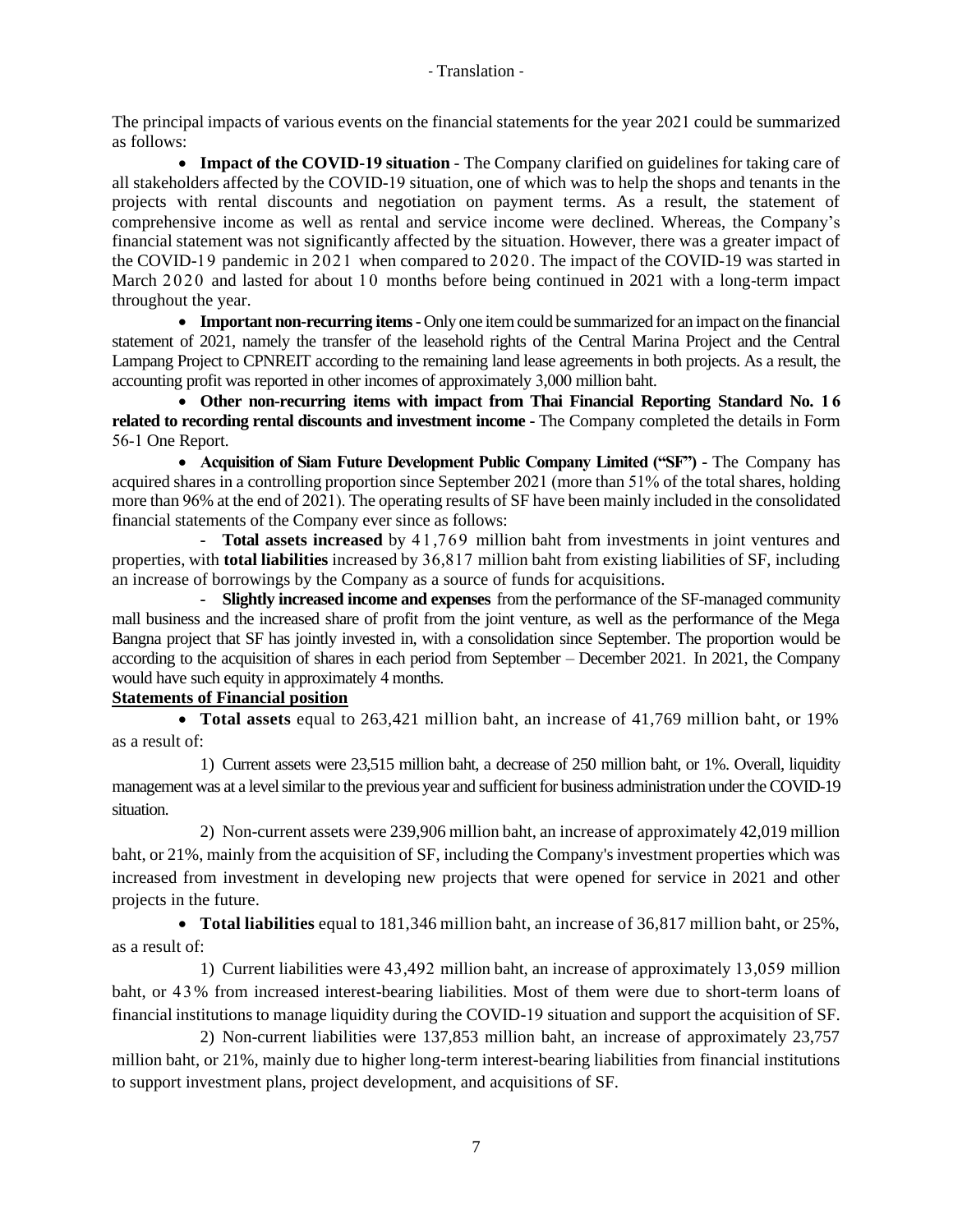• **Shareholder's equity** equal to 82,075 million baht, an increase of 4,952 million baht, or 6%, mainly due to an increase in retained earnings from the net profit in 2021 of 7,148 million baht and a partial decrease from the dividend payment from the 2020 operating results of 3,130 million baht.

# **Statement of Comprehensive Income**

# **Summary of the overall statement of comprehensive income**

For the year 2021, the comprehensive income statement was affected by previously summarized events, such as the COVID-19 situation, non-recurring items, and TFRS16 standard, resulting in different income, costs, other items, and net profit in the financialstatements from the main performance. Therefore, the information was clarified in the financial statements, excluding non-recurring items and impact of TFRS16, for the actual comparison of operating results of the Company in 2021 and the previous year. In summary, the overall operating results were as follows:

## Total revenue

In 2021, the Company had total revenue according to the financial statements of 28,977 million baht, a decrease of 10% from the previous year. When considering the actual operating results, excluding nonrecurring items and the impact of TFRS16, the Company's total revenue was 25,558 million baht, a decrease of 8% from the previous year.

# Total costs and expenses

In 2021, the Company had operating costs and expenses of 20,284 million baht, a decrease of 1% from the previous year. When considering the actual performance in the previous year, expenses from changes in exchange rates were recorded. This was an accounting adjustment with no effect on cash flow. Total expenses were increased by 1% from the previous year. Details of changes in revenue and expenses would be additionally presented in the future.

## Net profit

In 2021, the Company had a net profit of 7,148 million baht, a decrease of 25% from the previous year. When considering the actual performance, profits would be at 3,380 million baht, a decrease of 39% from the previous year. Despite a reduction of net profit from the lower income, there were still factors helping reduce the impact on net profit, such as financial costs which could be maintained close to those of the previous year following the management of liabilities cost to be lower, in line with the increased amount of interest-bearing debt and profit sharing from joint ventures of SF acquisition.

Details of change in revenue

• **Rental and services** equal to 22,073 million baht, a decrease of 11% according to the financial statements. When considering the actual operating results, revenue was at 21,748 million baht, a decrease of 8%, mainly due to rental exemptions and rental discounts for operators in shopping centers who were affected by the COVID-19 situation. Despite more severe situation than the year 2020, the Company always provided assistance in accordance with the guidelines for helping each operator as appropriate.

• **Food court services** equal to 325 million baht, a decrease of 27%, mainly due to a decrease in the number of service users due to the COVID-19 situation. Other selling channels were expanded, such as takeaway and delivery, to help boost some food court sales during the lockdown period for the convenience and safety of customers who still needed services.

• **Hotel business** equal to 286 million baht, a decrease of 6%, mainly due to the tourism sector which has not yet been recovered, especially the lower number of foreign tourists during the epidemic of COVID-19. However, domestic tourism has gradually started to recover in late 2021, resulting in revenues from the rebounding occupancy rate of the two hotels, Hilton Pattaya Hotel and Centara & Convention Center, Udon Thani during this period.

• **Real estate sales** equal to 2,156 million baht, a decrease of 5% due to a decrease in the transfer of condominium units. Most of the transfers were recognized in the previous year, namely the ESCENT Ubon Ratchathani project with completed sales and transfer, as well as other condominiums being sold and transferred, such as the ESCENT PARK VILLE, Chiang Mai, and PHYLL PAHOL 34. However, the Company's sales and transfer of low-rise projects have been increased, including a project launched in 2021, such as Nirati Don Mueang, or previously launched for sales, namely Niyham Borommaratchonani,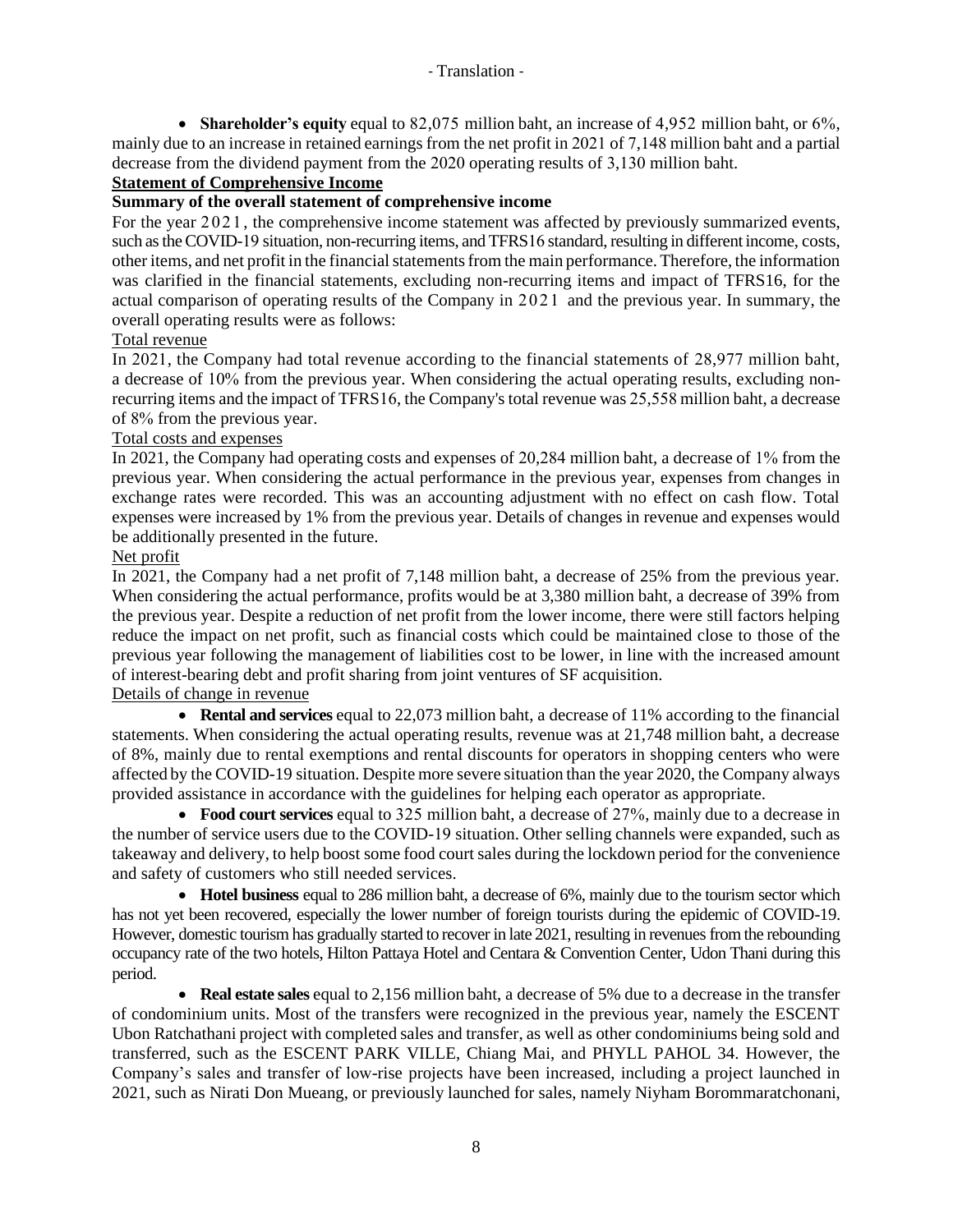Ninya Kanlapaphruek, Nirati Chiang Rai, and Nirati Bangna. The low-rise housing projects could help increase the revenue of the Company close to the year 2020.

• **Other revenue** equal to 4,137 million baht, a decrease of 2% according to the financial statements from non-recurring items as mentioned in two years, approximately 3,000 million baht per year. In 2021, there were 2 new assets transferred, namely Central Marina and Central Lampang projects to CPNREIT. In 2020, there was a contract renewal of Central Rama 2 with CPNREIT. When considering the actual operating results, the revenue was 1,043 million baht, a decrease of 2% in line with the direction of a decrease in revenue of main businesses.

Details of change in costs and expenses

• **Rental and services** equal to 12,871 million baht, a decrease of 1%. Despite a higher cost from the newly opened shopping center and community mall projects acquired from SF, the Company was able to manage costs efficiently according to a decrease in revenue.

- **Food court service** equal to 271 million baht, a decrease of 11% according to a decrease in revenue.
- **Hotel business** equal to 137 million baht, a decrease of 18% according to a decrease in revenue.

• **Real estate sales** equal to 1,506 million baht, similar to the previous year, which is mostly from projects developed on new lands. Therefore, the cost was higher than those developed on original lands.

• **Management** equal to 5,499 million baht, a decrease of 1% according to the financial statements. When considering the actual operating results, excluding adjustments to the previous year's accounting items, the management costs were increased by 7% mainly from higher marketing costs of new shopping centers and organizing events in every shopping center to stimulate spending and consumption. There were also management costs for SF's acquisition, while other costs and expenses, such as operation and business costs could be controlled at the same level as the previous year.

Investment ratio

- Capital Expenditure in 2021 equal to 42,900 million baht, including:
	- SF Acquisition of 25,500 million baht (59.4%)
	- Purchase of lands for future and new project development of 12,800 million baht (29.8%)

- Investments to improve and add value to existing projects for competitiveness and longterm growth of 1,800 million baht (4.2%)

- Investment in the mixed-use development projects, such as residences and hotels of 2,800 million baht (6.5%)

The Audit and Corporate Governance Committee and The Board of Directors had been considered and therefore recommends the shareholders to consider and approve the audited financial statements for the year ended 31 December 2021 .

The Chairman then welcomed shareholders' queries for more details and other views. There were queries and recommendations as follows;

• Mr. Nuttapat Nimsritrakul, a proxy from Cable TV (Chonburi) Company Limited had questions as follows:

1) Are there any shopping center renovations in 2022 which will reduce the revenues of such shopping centers and how?

Ms. Naparat Sriwanvit explained that major renovations of the shopping center occurred in 2021, such as Central World project or Central Rama 2 project. When comparing between 2022 and 2021, it is expected that such renovations would not affect the Company's revenue by different amounts.

2) In 2022, does the company have a plan for an investment with the amount close to 2021 or more?

Ms. Naparat Sriwanvit answered: Following the comparison, excluding the Company's acquisition of Siam Future Development Public Company Limited ("SF"), it is expected that in 2022 the Company would have more investment. However, when comparing 2021 with SF's acquisitions, the amount of investment will be reduced because in 2021 a budget of approximately 22,500 million baht was spent on such acquisitions. The Company's normal investment budget is approximately 20,000 - 30,000 million baht per year.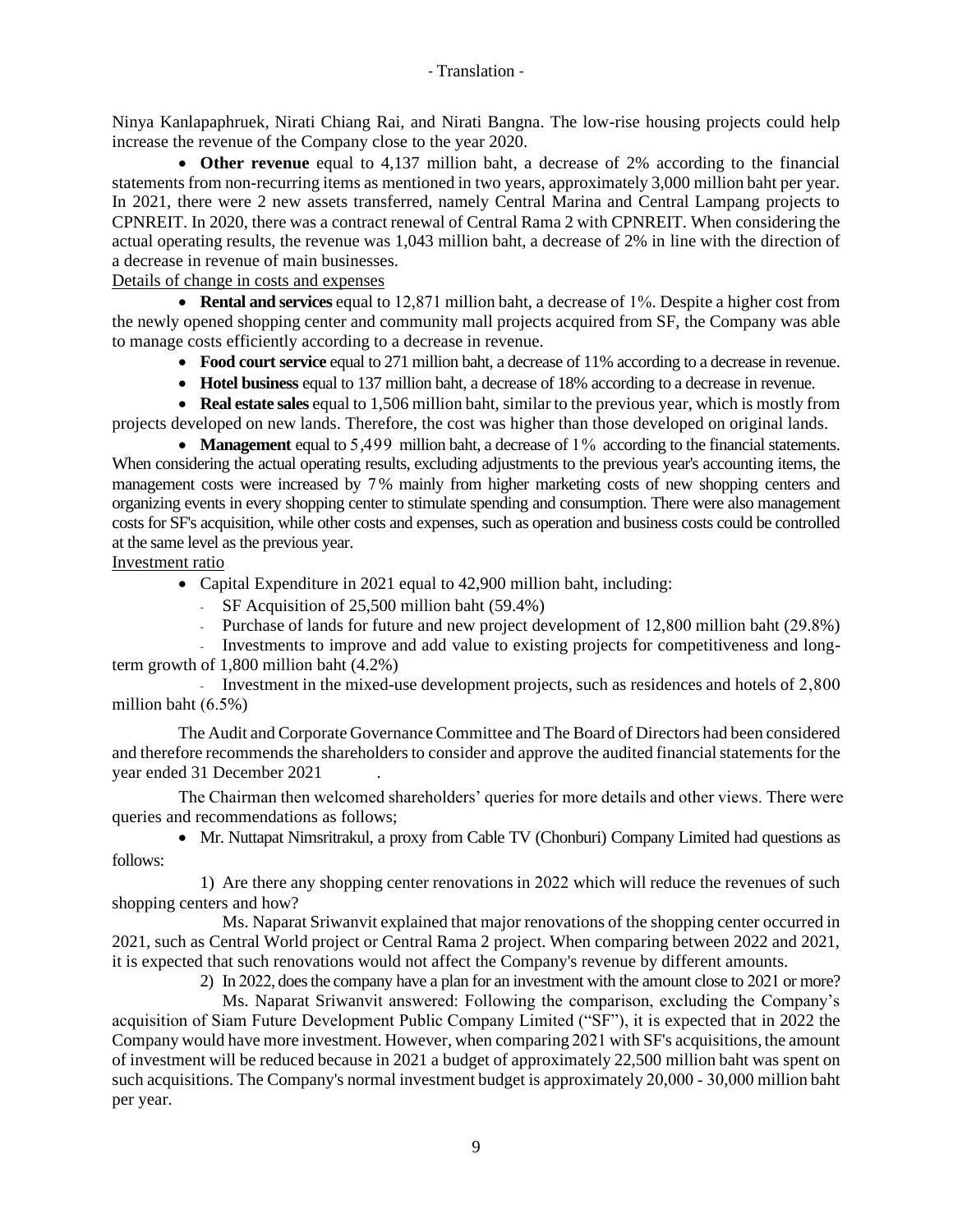In the absence of such queries and views, the Chairman asked the meeting to approve the financial statements for the year ended 31 December 2021, with the following vote breakdown:

|                      | Votes cast<br>(One vote per share) | Percentage of shares represented at<br>AGM with balloting rights |
|----------------------|------------------------------------|------------------------------------------------------------------|
| Approve              | 3,459,428,904 shares               | Represented 100 percent                                          |
| Disapprove           | $\overline{\phantom{0}}$           |                                                                  |
| Abstain              | $1,100$ shares                     |                                                                  |
| <b>Voided Ballot</b> | $\overline{\phantom{0}}$           |                                                                  |

Remark: On this agenda, 488,471 additional eligible shares from when the meeting began were cast out of a total of 3,459,430,004 voting shares, out of the grand total of 4,470,846,700 shares.

**Resolution: By a majority of vote of the shareholders attending the Meeting and vote, the Meeting approved the audited financial statements for the year ended 31 December 2021 certified by the external auditor as proposed.**

# **Agenda Item 3: To Consider and Approve the Dividend Payment against the 2021 Performance Outcomes.**

The Chairman assigned Ms. Naparat Sriwanvit to report the dividend payment against the 2021 Performance Outcomes for the meeting's approval as follows:

The Company's dividend policy is to pay no less than approximately 40% of operating net profit from consolidated financial statement, except when there is a compelling reason not to. The dividend payment will not exceed the retained earnings in separate financial statement.

In 2021, the Company had a net profit of 7,148,184,463 baht, when considering by excluding nonrecurring items namely the recognized of revenue from financial lease, the net profit will be 4,713,184,463 baht.

The Board proposed that the meeting should approve dividend payment at 0.60 baht per share to shareholders representing 4,470,846,700 shares (the Company's shares received by the share repurchases for financial management purpose project will not receive dividend payment), a total of 2,682,508,020 baht or calculated to 37.53% of the total net profit for 2021. When compared to the total net profit in 2020, a dividend rate equaled to 32.75% or 56.91% of the net profit excluding the non-recurring items and 43.15% for 2020.

Details of dividend payment were as follows:

For dividend eligibility, the record date for eligibility was 7 March 2022. The dividend would be paid on 17 May 2022.

The Chairman then welcomed shareholders' queries for more details and other views. There were no queries or recommendations.

In the absence of such queries and views, he asked the meeting to approve the proposed dividend payment against the 2021 performance outcomes, with the following vote breakdown:

|                      | Votes cast           | Percentage of shares represented at |
|----------------------|----------------------|-------------------------------------|
|                      | (One vote per share) | AGM with balloting rights           |
| Approve              | 3,381,209,104 shares | Represented 97.7389 percent         |
| Disapprove           | 78,220,400 share     | Represented 2.2610 percent          |
| Abstain              | 500 shares           |                                     |
| <b>Voided Ballot</b> | 0 share              |                                     |

Remark: On this agenda, there were no additional eligible shares from the previous agenda.

**Resolution: By a majority of vote of the shareholders attending the Meeting and vote, the meeting approved dividend payment against the 2021 performance outcomes at Baht 0.60 per share, on 17 May 2022. The Record Date for dividend eligibility was on 7 March 2022.**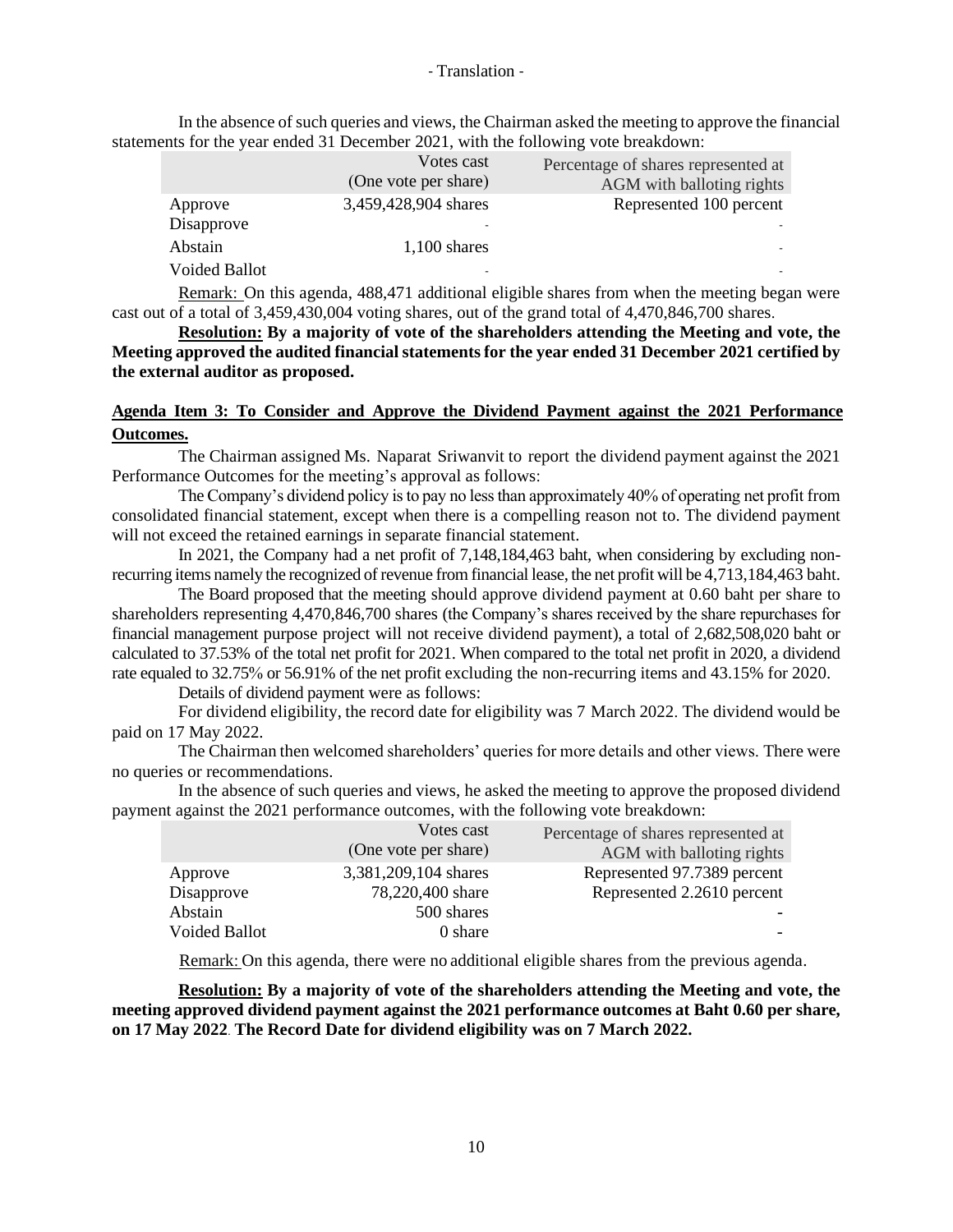### **Agenda Item 4: To Consider and Approve the Appointment of Directors in Place of Those who are due to retire by rotation in 2022.**

The Chairman assigned Mr. Karun Kittisataporn, the Chairman of the Nomination and Remuneration Committee, to elaborate to the meeting the matters needing their approval.

Mr. Karun Kittisataporn informed the Meeting that to comply with the Company's Articles of Association and Section 71 of the Public Limited Companies Act, stipulating that at every Annual General Meeting of Shareholders, one-third of the directors must retire from office. In 2022, the retired directors were:

| 1) Mr. Veravat Chutichetpong | Independent Director /                             |
|------------------------------|----------------------------------------------------|
|                              | Member of the Risk Policy Committee                |
| 2) Mr. Kobchai Chirathivat   | Director / Member of the Nomination and            |
|                              | Remuneration Committee / Member of the Risk Policy |
|                              | Committee                                          |
| 3) Mr. Preecha Ekkunagul     | Director / Member of the Risk Policy Committee     |
| 4) Ms. Wallaya Chirathivat   | Director / Member of the Risk Policy Committee     |

Profiles of the nominated persons to be the directors appears in the Invitation to the Meeting, Enclosure 3 and Role and Responsibility of each Committee altogether with the Qualifications of independent directors appear on the 2021 Annual Report (56-1 One Report).

The Company had given the shareholders an opportunity to nominate directors in advance by distributing details via its website and SET's news and information system from 27 September 2021 to 15 January 2022. No name was put forward as a result; however, none of the shareholders has nominated candidates to be the Directors.

The Board (excluding those with vested interests on this matter) concurred with the Nomination and Remuneration Committee to recommend the Meeting to appoint the 4 retired directors to be the Company's director for another term.

All nominated directors are qualified through the Board's thorough screening process and prudent consideration which confirmed that their qualifications are appropriated to the Company's business and duly qualified under the Articles of Association of the Company, the Public Company Limited Act, and requirements of the Office of the Securities and Exchange Commission and the Stock Exchange of Thailand. Since all nominated directors are variously knowledgeable, experienced in fields relevant to the conduct of business, perform their duty with honesty according to corporate governance, can devote their time and expertise for maximum benefit of the Company as well as all shareholders and stakeholders, they should be nominated as directors.

The Company has stated in the Corporate Governance Policy that an independent director may hold the post for no more than two consecutive terms, extendable for another term, totaling up to nine years, to maintain the independence of opinions and performance of duties as the Company's independent director. The board could extend independent directors' terms as seen fit.

Despite that Mr. Veravat Chutichetpong having been an independent director for 6 years and a month, the Company has the necessity to nominate Mr. Veravat Chutichetpong as the independent director, having the qualifications which meet all requirements of the Company's independent director definition in compliance with the Stock Exchange of Thailand, which is much stricter than those required by the Office of the Securities and Exchange Commission. (Qualifications of independent directors appear on page 214- 215 in 2021 Annual Report (56-1 One Report). Furthermore, he was filled with knowledge, abilities, and experience on core business of the Company, had a visionary in compliance with the Company's vision &mission, had a specialty in Economics. He also performed his duty with Loyalty, able to express his independently opinion and recommendations which were beneficial to the good governance of the Company. The Board, thus, resolved to propose Mr. Veravat Chutichetpong for election as director for another term. If the shareholders resolve to re-elect him, he shall extend his tenure for another term to 9 years and a month.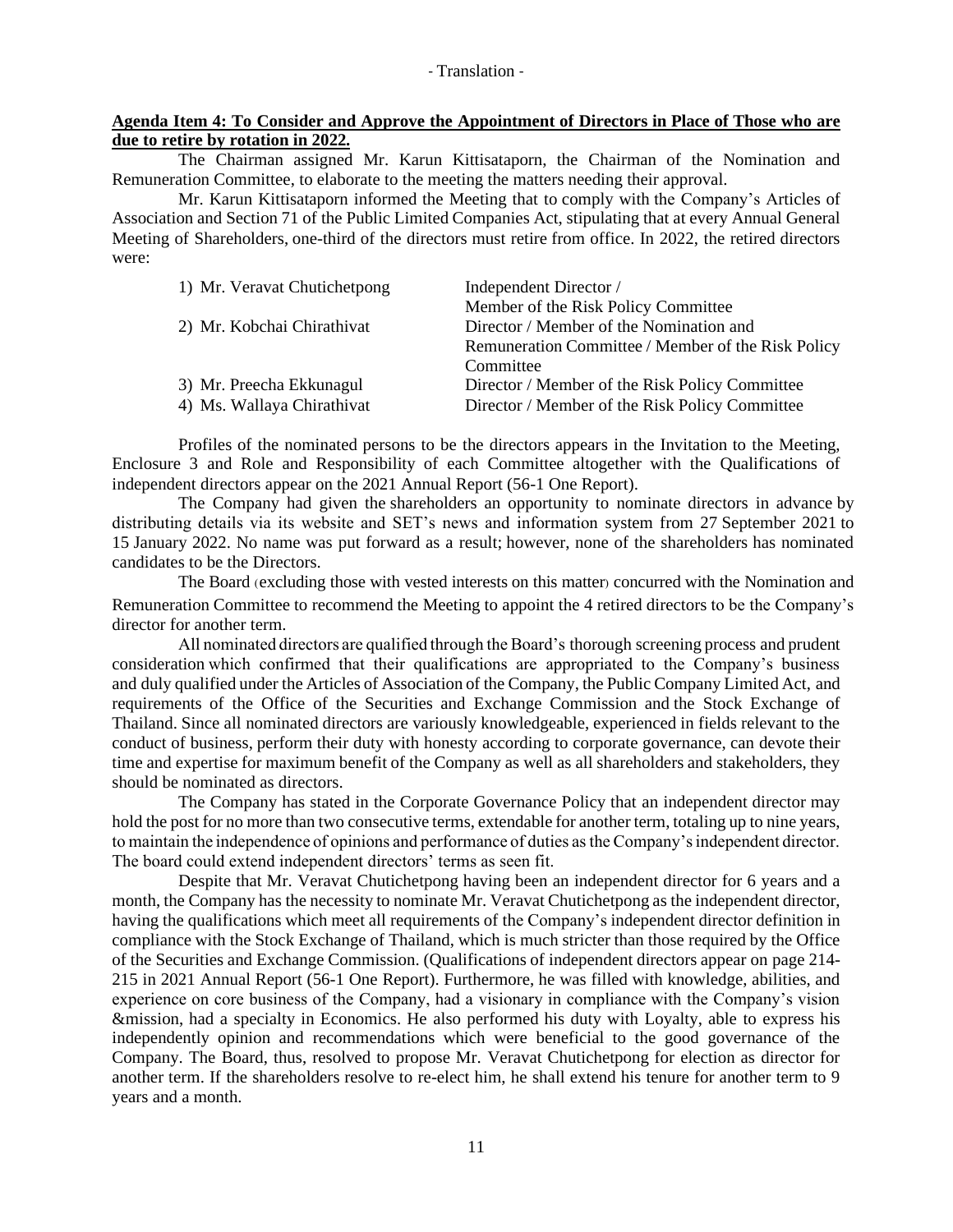The Chairman then welcomed shareholders' queries for more details and other views. There were no queries or recommendations.

In the absence of such queries and views, the Chairman asked the meeting to approve the individual appointment of directors in place of those retiring in 2022. The vote breakdown was as follows:

|            | Mr. Veravat                            | Mr. Kobchai                    | Mr. Preecha                    | Ms. Wallaya                               |
|------------|----------------------------------------|--------------------------------|--------------------------------|-------------------------------------------|
|            | Chutichetpong                          | Chirathivat                    | Ekkunagul                      | Chirathivat                               |
|            | Votes                                  | Votes                          | Votes                          | <b>V</b> otes                             |
|            | (One vote per share)<br>$\binom{0}{0}$ | (One vote per share)<br>$(\%)$ | (One vote per share)<br>$(\%)$ | (One vote per share)<br>$(\frac{9}{0})^1$ |
| Approve    | 3,363,603,383 shares                   | 3,291,160,121 shares           | 3,310,099,964 shares           | 3,367,091,136 shares                      |
|            | Represented 97.2287%                   | Represented 95.1347%           | Represented 95.6821%           | Represented 97.3296%                      |
| Disapprove | 95,869,411 shares                      | 168,313,073 shares             | 149,373,430 shares             | 92,381,458 shares                         |
|            | Represented 2.7712%                    | Represented 4.8652%            | Represented 4.3178%            | Represented 2.6703%                       |
| Abstain    | 30,600 shares                          | 30,200 shares                  | 30,000 shares                  | 30,800 shares                             |
|            | Represented 0.0000%                    | Represented 0.0000%            | Represented 0.0000%            | Represented 0.0000%                       |
| Voided     |                                        |                                |                                |                                           |

Ballot

<sup>1</sup>Percentage of attending shares with balloting rights

Remark: On this agenda, 73,390 additional eligible shares from previous were cast out of a total of 3,459,503,394 voting shares, out of the grand total of 4,470,846,700 shares.

**Resolution: By a majority vote of the shareholders attending the Meeting and vote, the Meeting approved the re-election of the 4 directors to be the Company's directors for another term.** 

### **Agenda Item 5: To Consider and Approve the Remuneration for the Board of Directors for 2022.**

The Chairman invited Mr. Karun Kittisataporn to report on the determination of remuneration for the Board of Directors for 2022 for the meeting's approval as follows:

To ensure that the Board receives appropriate and fair remuneration, the Nomination and Remuneration Committee had nominated to the Board an approach for the determination of directors' remuneration, taking into account their responsibilities, performance relative to the Company's overall operational performance and other related factors in line to current situations, inclusive of comparisons to remuneration of other companies within the same or similar industry and business sectors as the Company. Duties and Responsibilities of the Board of Directors and Sub Committees appear on page 210-219 in 2021 Annual Report (56-1 One Report).

The Board considered and agreed with the proposal made by the Nomination and Remuneration Committee to recommend the shareholders to approve the remuneration for the Board of Directors for 2022 with a ceiling of 25,000,000 baht. The remunerations consisting of Regular Retainer, Meeting allowance, and Bonus. The details of Company's director's remuneration structures shall be as follows;

| <b>Remuneration</b>                               | <b>Year 2021</b> | <b>Year 2022</b><br> For consideration | <b>Changes</b> |
|---------------------------------------------------|------------------|----------------------------------------|----------------|
| 1. Regular Retainer (Baht/Month)                  |                  |                                        |                |
| - Chairman                                        | 55,000           | 80,000                                 | 25,000         |
| - Lead Independent Director                       | 50,000           | 65,000                                 | 15,000         |
| - Independent Director (Chairman of the Audit and | 44,333           | 50,000                                 | 5,667          |
| Corporate Governance Committee)                   |                  |                                        |                |

1. Regular Retainer and Meeting allowance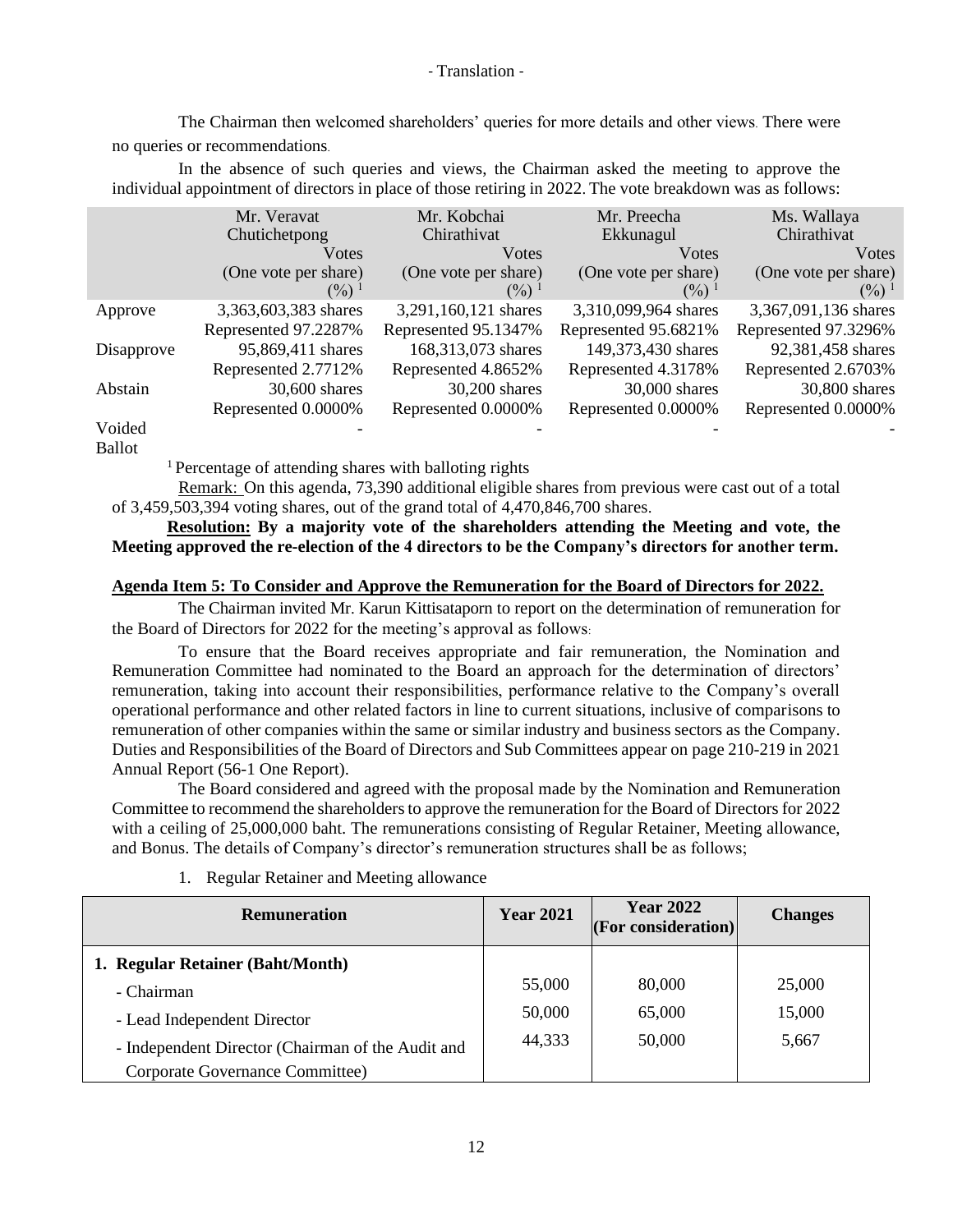| <b>Remuneration</b>                                        | <b>Year 2021</b> | <b>Year 2022</b><br>(For consideration) | <b>Changes</b> |
|------------------------------------------------------------|------------------|-----------------------------------------|----------------|
| - Independent Director (Member of the Audit and            | 34,333           | 50,000                                  | 15,667         |
| Corporate Governance Committee)                            |                  |                                         |                |
| - Director                                                 | 28,333           | 30,000                                  | 1,667          |
| 2. Meeting allowances for the Board of Directors           |                  |                                         |                |
| (Baht/Meeting)                                             |                  |                                         |                |
| - Chairman                                                 | 60,000           | 60,000                                  |                |
| - Lead Independent Director                                | 42,000           | 50,000                                  | 8,000          |
| - Director                                                 | 42,000           | 45,000                                  | 3,000          |
| 3. Meeting allowances for the Audit and Corporate          |                  |                                         |                |
| <b>Governance Committee (Baht/Meeting)</b>                 |                  |                                         |                |
| - Chairman of the Audit and Corporate Governance           | 65,000           | 70,000                                  | 5,000          |
| Committee                                                  |                  |                                         |                |
| - Member of the Audit and Corporate Governance             | 50,000           | 55,000                                  | 5,000          |
| Committee                                                  |                  |                                         |                |
| 4. Meeting allowances for the Nomination and               |                  |                                         |                |
| <b>Remuneration Committee including the Advisory</b>       |                  |                                         |                |
| (Baht/Meeting)                                             |                  |                                         |                |
| - Chairman of the Nomination and Remuneration<br>Committee | 35,000           | 50,000                                  | 15,000         |
| - Member and advisory of the Nomination and                | 30,000           | 40,000                                  | 10,000         |
| <b>Remuneration Committee</b>                              |                  |                                         |                |
| 5. Meeting allowances for the Risk Policy                  |                  |                                         |                |
| Committee (Baht/Meeting) <sup>1)</sup>                     |                  |                                         |                |
| - Chairman of the Risk Policy Committee                    | 35,000           | 50,000                                  | 15,000         |
| - Member the Risk Policy Committee                         | 30,000           | 40,000                                  | 10,000         |

### **Remark:**

<sup>1)</sup>The Executive Director and management who have any responsibilities in the sub-committee will not receive the remuneration.

2. Bonus

The bonus (calculated from the remaining amount of approved remuneration budget) will be allocated to directors by which the Board of Directors is authorized to determine the conditions, the details, and the rate of bonus payment as appropriate together with consideration of the Company's performance outcomes. In addition, the amount of bonus being allocated to each director is depended on the accountability, performance and the participation in the meeting. The Executive Director will not receive any director's bonus, however.

3. Other benefits  $\blacksquare$  - None –

In 2021, the Company had paid the director's remunerations totaling of 17,318,767 baht in accordance with the approved ceiling amount as approved by the Shareholders. Details are in the 2021 Annual Report (56-1 One Report).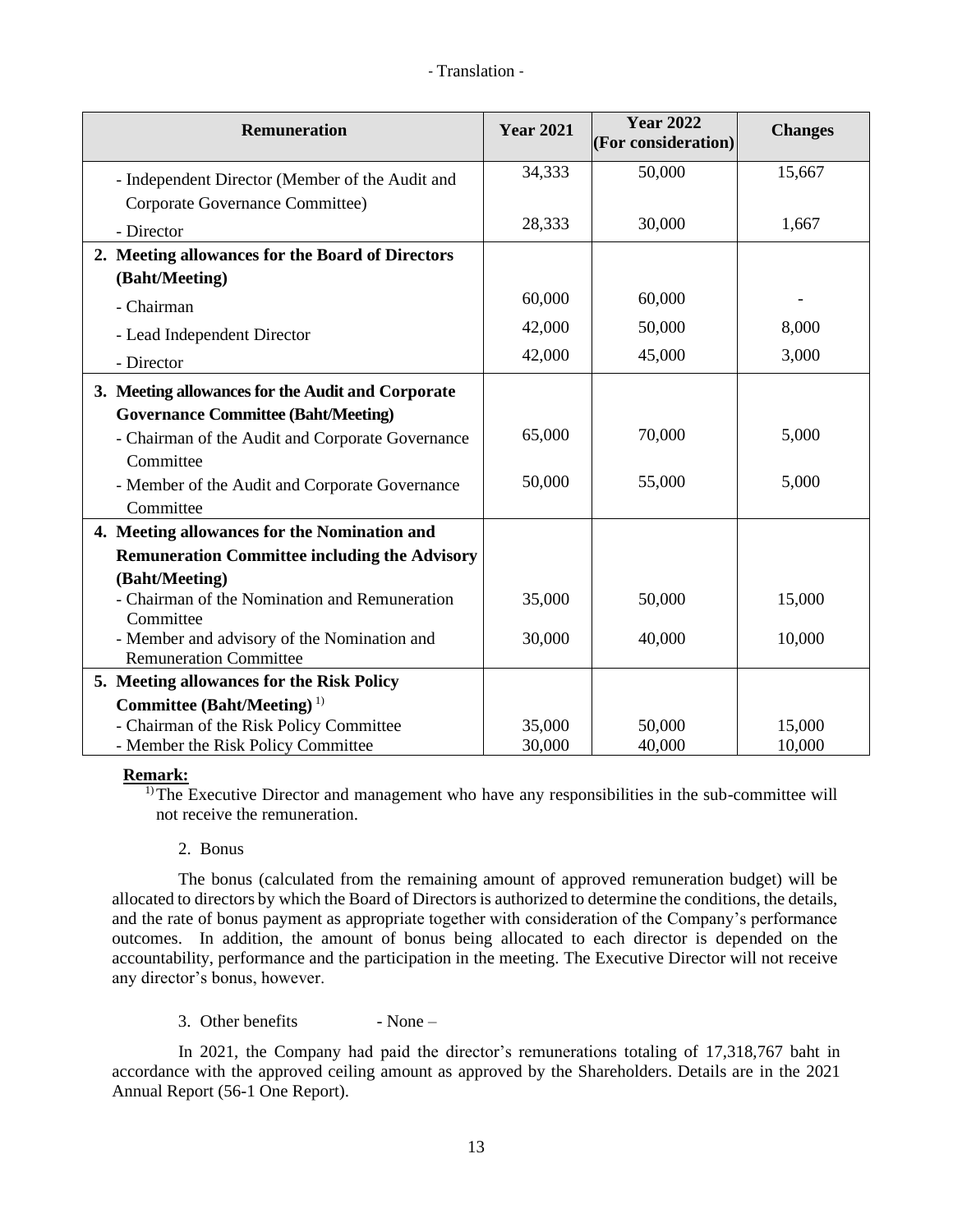The Chairman then welcomed shareholders' queries for more details and other views. There were recommendations as follow:

• Mr. Panuwat Vejyanwiwat, a shareholder attending the meeting in person, asked why the Company's directors' remuneration in 2022 has been set to be quite high, while the operating results have not yet returned to normal.

Mr. Karun Kittisataporn responded that the aforementioned remuneration rate for the directors of the Company is not considered a high amount. However, the remuneration of the former directors of the Company was approximately 20 million baht per year. In 2021, such remuneration was reduced due to the impact of the COVID-19 situation. The Board of Directors considered reducing the remuneration from 20 million baht to 18 million baht. When the situation becomes close to normal, the Board of Directors therefore considers to increasing the remuneration to be in line with the current situation.

In the absence of such queries and views, he asked the meeting to approve the determination of remuneration for the Board of Directors for 2022, with the following vote breakdown:

|                      | Votes cast           | Percentage of shares represented at |
|----------------------|----------------------|-------------------------------------|
|                      | (One vote per share) | AGM with balloting rights           |
| Approve              | 3,169,971,230 shares | Represented 96.5255%                |
| Disapprove           | 114,103,210 shares   | Represented 3.4744%                 |
| Abstain              | 600 shares           | Represented 0.0000%                 |
| <b>Voided Ballot</b> | -                    |                                     |

Remark: On this agenda, there were no additional eligible shares from the previous agenda and exclusive of those with vested interests on this agenda.

**Resolution: By votes of not less than two-thirds of the shareholders who attend the Meeting, the meeting approved the determination of remuneration for the Board of Directors for 2022 with a ceiling of Baht 25 million as proposed.**

### **Agenda Item 6: To Consider and Approve the Appointment of the External Auditor and Determination of the Audit Fee for 2022.**

The Chairman invited Mr. Paitoon Taveebhol, Chairman of the Audit and Corporate Governance Committee, to report on the proposed appointment of the Company's external auditor and determination of the audit fee for 2022 for the meeting's approval as follows:

The Board had considered and agreed with the proposal made by the Audit and Corporate Governance Committee to recommend the shareholders to consider and appoint KPMG Phoomchai Audit Ltd. as the external auditor of the Company.

| <b>Names</b>                 |                                   | <b>CPA Registration No.</b> | <b>Service Period</b> |  |
|------------------------------|-----------------------------------|-----------------------------|-----------------------|--|
|                              | 1) Ms. Vannaporn Jongperadechanon | 4098                        | $4(2018-2021)$        |  |
| 2) Ms. Bongkot               | Amsageam                          | 3684                        | $2(2016-2017)$        |  |
| 3) Ms. Vilaivan              | Pholprasert                       | 8420                        |                       |  |
| 4) Mrs. Sasithorn            | Pongadisak                        | 8802                        |                       |  |
| 5) Ms. Natcha Uwattanasombut |                                   | 11416                       | -                     |  |

KPMG Phoomchai Audit Limited and its team of auditors proposed for auditing the Company's and subsidiaries' accounts have been endorsed by the SEC, are knowledgeable and experienced in account audits, are not the Company's shareholders, and have no vested interests in the Company, its subsidiaries, executives, major shareholder, or connected parties that could jeopardize their independence. The proposed audit fee for 2022 is 8,790,000 baht, an increasing of 200,000 baht from the previous year because of the fully operated Central Si Racha and Central Ayutthaya and a partially operated of Central Chantaburi in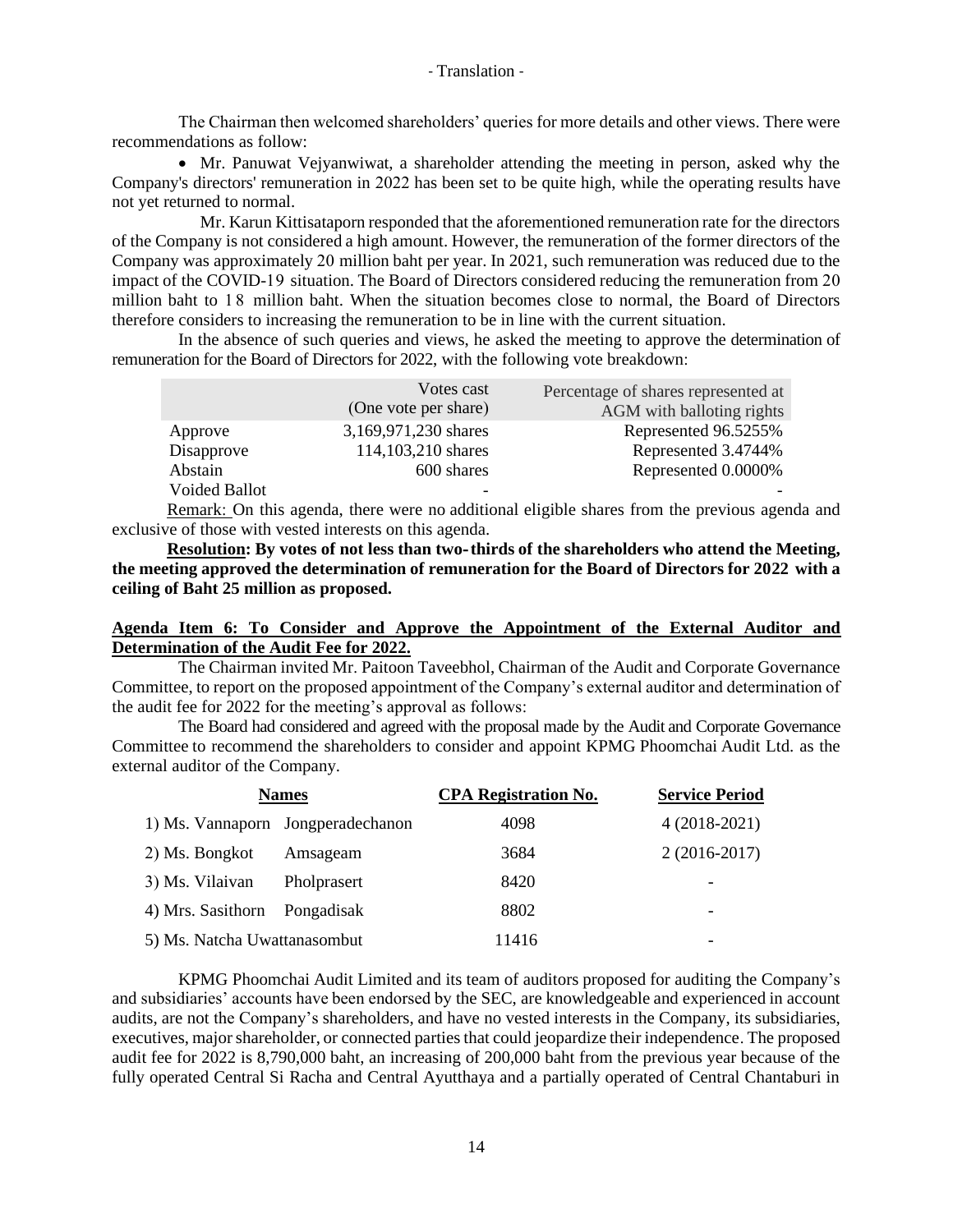2022. KPMG Phoomchai Audit Limited is responsible for the audits of the Company and its subsidiaries, totaling 37 companies.

Together, the Board is asking the meeting to approve the audit fees for 3 subsidiaries formed and registered overseas, at an estimated 516,000 baht, decreasing by 18,400 baht from 2021 due to the dissolved of Global Commercial Property Limited, the overseas subsidiaries. For this purpose, the auditors of some of these subsidiaries may be the Primary External Auditor or other auditors ("Secondary External Auditor"). The shareholders were asked to authorize the Management to approve the external auditor's appointment and decide its review fees for the financial statements of subsidiaries, associates, joint ventures, and others, subject to change during the year.

The Chairman then welcomed shareholders' queries for more details and other views. There were no queries or recommendations.

In the absence of such queries and views, the Chairman asked the meeting to approve the appointment of the external auditor and determination of the audit fee for 2022. The vote breakdown was as follows:

|                      | Votes cast           | Percentage of shares represented at |
|----------------------|----------------------|-------------------------------------|
|                      | (One vote per share) | AGM with balloting rights           |
| Approve              | 3,430,349,872 shares | Represented 99.2998%                |
| Disapprove           | 24,188,422 shares    | Represented 0.7001%                 |
| Abstain              | 4,965,100 shares     | Represented 0.0000%                 |
| <b>Voided Ballot</b> | -                    |                                     |

Remark: On this agenda, there were no additional eligible shares from the previous agenda.

**Resolution: By a majority of vote of the shareholders who attend the Meeting and vote, the meeting approved the appointment of KPMG Phoomchai Audit Limited ("Primary External Auditor") as the external auditor for the Company and its subsidiaries in 2022, represented by one of the following officers, at an audit fee of 8,790,000 baht:**

| 1. Ms. Vannaporn             | Jongperadechanon   | (CPA registration number 4098)  |
|------------------------------|--------------------|---------------------------------|
| 2. Ms. Bongkot               | Amsageam           | (CPA registration number 3684)  |
| 3. Ms. Vilaivan              | <b>Pholprasert</b> | (CPA registration number 8420)  |
| 4. Mrs. Sasithorn            | Pongadisak         | (CPA registration number 8802)  |
| 5. Ms. Natcha Uwattanasombut |                    | (CPA registration number 11416) |

**and the audit fee of 516,000 baht approximately for auditing its 3 overseas subsidiaries, the external auditor of the overseas subsidiaries may be served by either Primary External Auditor or Secondary External Auditor. The Management was also authorized to approve the appointment of the external auditor and determine incidental review fees for the financial statements of subsidiaries, associates, joint ventures, and others incurred in 2022.**

## **Agenda Item 7: To Consider and Approve the increase in the total size of the issuance bill of exchange and/or short-term debenture from the previous amount not exceeding 15,000 million baht to be not exceeding 30,000 million baht.**

The Chairman assigned Ms. Naparat Sriwanvit to report the increase in the total size of the issuance bill of exchange and/or short-term debenture for the meeting's approval as follows:

Reference is made to the 2020 Annual General Shareholders Meeting, the Meeting had approved to issue bill of exchange and/or short-term debenture in the amount not exceeding 15,000 million baht. To increase option and flexibility in its working capital, presently, in order to raise fund to support the Company's new investment and future business expansion, the Board recommended the shareholders to consider and approve the increase in the total size of the issuance bill of exchange and/or short-term debenture from the previous amount not exceeding 15,000 million baht to be not exceeding 30,000 million baht with primary conditions as follows:

| Type of Instruments | Bill of exchange and/or short-term debentures |
|---------------------|-----------------------------------------------|
| Total Issue size    | Not exceeding 30,000 million baht             |
| Tenor               | Not exceeding 270 days                        |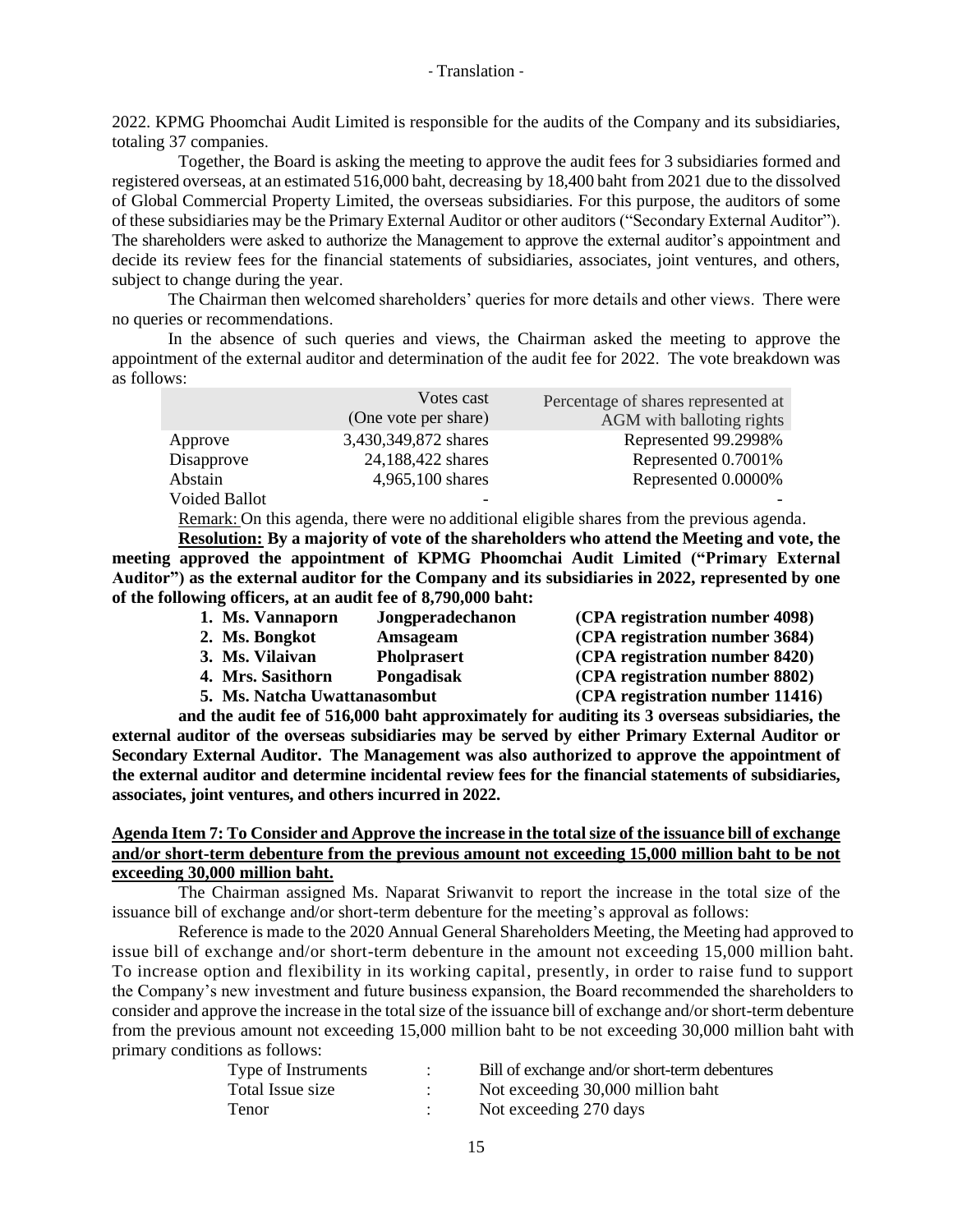| Placement method of<br>bill of exchange /<br>short-term debentures | $\ddot{\cdot}$ | Offering to the public and/or institutional investors<br>and/or high net-worth investors and/or the investors<br>not exceeding 10 in number at any time in accordance<br>with the relevant notifications of the Office of the<br>Securities and Exchange Commission's and the<br>Stock Exchange of Thailand's announcement,<br>specification, and amendment in the future |
|--------------------------------------------------------------------|----------------|---------------------------------------------------------------------------------------------------------------------------------------------------------------------------------------------------------------------------------------------------------------------------------------------------------------------------------------------------------------------------|
| Other conditions                                                   | $\ddot{\cdot}$ | Can be offered within the total issue size on revolving<br><b>basis</b>                                                                                                                                                                                                                                                                                                   |

The Shareholders shall authorize the Board or person(s) authorized by the Board to consider conditions, offering method, and information regarding each issuance of the mentioned short-term debenture and/or bill of exchange. In case that the issuance is required the permission of the Securities and Exchange Commission, the Company shall comply with the law prior to the issuance.

The Chairman then welcomed shareholders' queries for more details and other views. There were recommendations as follow:

• Mr. Panuwat Vejyanwiwat, a shareholder attending the meeting in person, asked how much the current interest cost was. From the trend of higher interest rates, how does the Company expect it to affect its operations for every 0.5% increase and how much interest does the Company expect to have on the borrowings?

Ms. Naparat Sriwanvit said that at present the cost of borrowing of the Company is at 2%. The Company has continuously monitored the direction and trend of the interest rate in the market. In management, the Company has considered the opportunity to increase the ratio of fixed interest borrowings to reduce the risk of future increases in interest. In addition, the Sensitivity Analysis showed that the increase in the interest rate of every amount will affect the Company. The overall situation in interest rate is expected to remain low despite an increase of every 0.5%. The situation may not have a negative impact on the Company. This is because more than half of the Company's loans have a fixed interest rate. Therefore, the impact is not much and it should be cautiously managed.

In the absence of such queries and views, he asked the meeting to approve the increase in the total size of the issuance bill of exchange and/or short-term debenture from the previous amount not exceeding Baht 15,000 million to be not exceeding Baht 30,000 million, with the following vote breakdown:

|                      | Votes cast           | Percentage of shares represented at |  |
|----------------------|----------------------|-------------------------------------|--|
|                      | (One vote per share) | AGM with balloting rights           |  |
| Approve              | 3,459,471,094 shares | Represented 99.9990%                |  |
| Disapprove           | 30,500 shares        | Represented 0.0008%                 |  |
| Abstain              | 1,800 shares         | Represented 0.0000%                 |  |
| <b>Voided Ballot</b> |                      |                                     |  |

Remark: On this agenda, there were no additional eligible shares from the previous agenda.

**Resolution: By votes of not less than three-fourths of those attending and vote, the meeting approve the increase in the total size of the issuance bill of exchange and/or short-term debenture from the previous amount not exceeding 15,000 million baht to be not exceeding 30,000 million baht.**

## **Agenda Item 8: To Consider and Approve an amendment of Clause 3 of the Memorandum of Association of the Company to amend the objective of the company to cover the various types of investment which may occur in the future.**

The Chairman assigned Ms. Ampawee Chompoopongkasem to report the amendment of Clause 3 of the Memorandum of Association of the Company to amend the objective of the company to cover the various types of investment which may occur in the future for the meeting's approval as follows:

In order to support the various investment which may be from time to time transform by the market situation. The Company see appropriate to amend the objective of the company to cover the various types of business or investment which may occur in the future, to leverage the Company's opportunities.

The Board recommends the shareholders to consider and approve the amendment to the Clause 3. of the Memorandum of Association of the Company to amend the objective of the company to cover the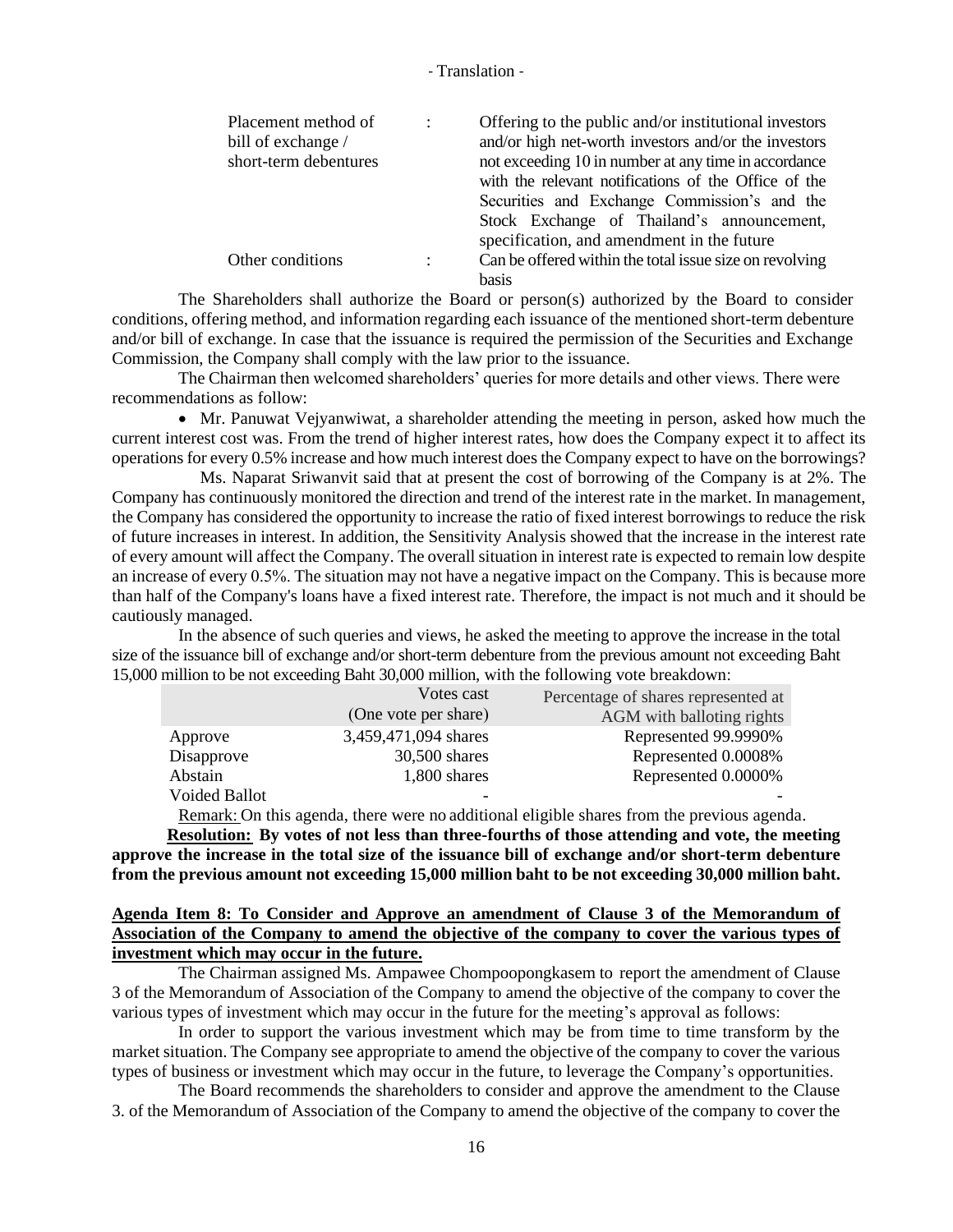various types of investment which may occur in the future. Details of the Company's revised objective are shown below.

Present

"(10) to invest by holding shares, stock, other securities in other limited companies or partnerships as the Company deems appropriate;"

Proposed amendment

"(10) to invest in securities or any other assets including digital assets and other properties which are under the limitation of law both domestically and internationally as the company deems as appropriate;"

The Chairman then welcomed shareholders' queries for more details and other views. There were no queries or recommendations.

In the absence of such queries and views, the Chairman asked the meeting to approve an amendment of Clause 3 of the Memorandum of Association of the Company to amend the objective of the company to cover the various types of investment which may occur in the future, with the following vote breakdown:

|                      | Votes cast           | Percentage of shares represented at |  |
|----------------------|----------------------|-------------------------------------|--|
|                      | (One vote per share) | AGM with balloting rights           |  |
| Approve              | 3,441,990,183 shares | Represented 99.4937%                |  |
| Disapprove           | 17,483,211 shares    | Represented 0.5053%                 |  |
| Abstain              | 30,000 shares        | Represented 0.0008%                 |  |
| <b>Voided Ballot</b> |                      |                                     |  |

Remark: On this agenda, there were no additional eligible shares from the previous agenda.

**Resolution: By votes of not less than three-fourths of those attending and vote, the meeting approve an amendment of Clause 3 of the Memorandum of Association of the Company to amend the objective of the company to cover the various types of investment which may occur in the future.**

## **Agenda Item 9: Other Businesses (if any)**

The Chairman welcomed shareholders' queries for more details and other views. Below were such questions and recommendations:

• Mr. Panuwat Vejyanwiwat, a shareholder, attending the meeting in person, asked questions as follows:

1) What is the current occupancy rate? What is the trend? What does the Company expect for the average rental rate in 2022? Do they have any modifications?

Ms. Wallaya Chirathivat clarified that at present, the occupancy rate is approximately 90 percent, and the rental rate is still at a stable level. However, the current COVID-19 situation is getting better. Occupancy rate is expected to change in a positive direction.

2) How is the performance in Malaysia? What is the Occupancy Rate? What is the trend? Are there plans to expand more branches in Malaysia?

Ms. Wallaya Chirathivat explained that at present, the economic situation and COVID-19 disease in Malaysia are continuously improving, with the Occupancy Rate at approximately 86%. The Company has continuously studied investment abroad.

3) How does the Company determine the loan repayment period each year?

Ms. Naparat Sriwanvit replied that When considering the loan balance at the end of 2021, it was found that the loan due within one year was approximately one-third of the total borrowing. However, in 2022, the Company begins to consider restructuring its borrowings to be more long-term. For short-term loans, the Company has a policy to use approximately 20-30 percent of the total borrowing. The rest will be allocated for a repayment schedule spread out each year. The repayment period of the debentures ranges from 3 years to 10 years and the repayment will be distributed approximately 10-20 percent each year. There is not too much concentration on loan repayments in any given year.